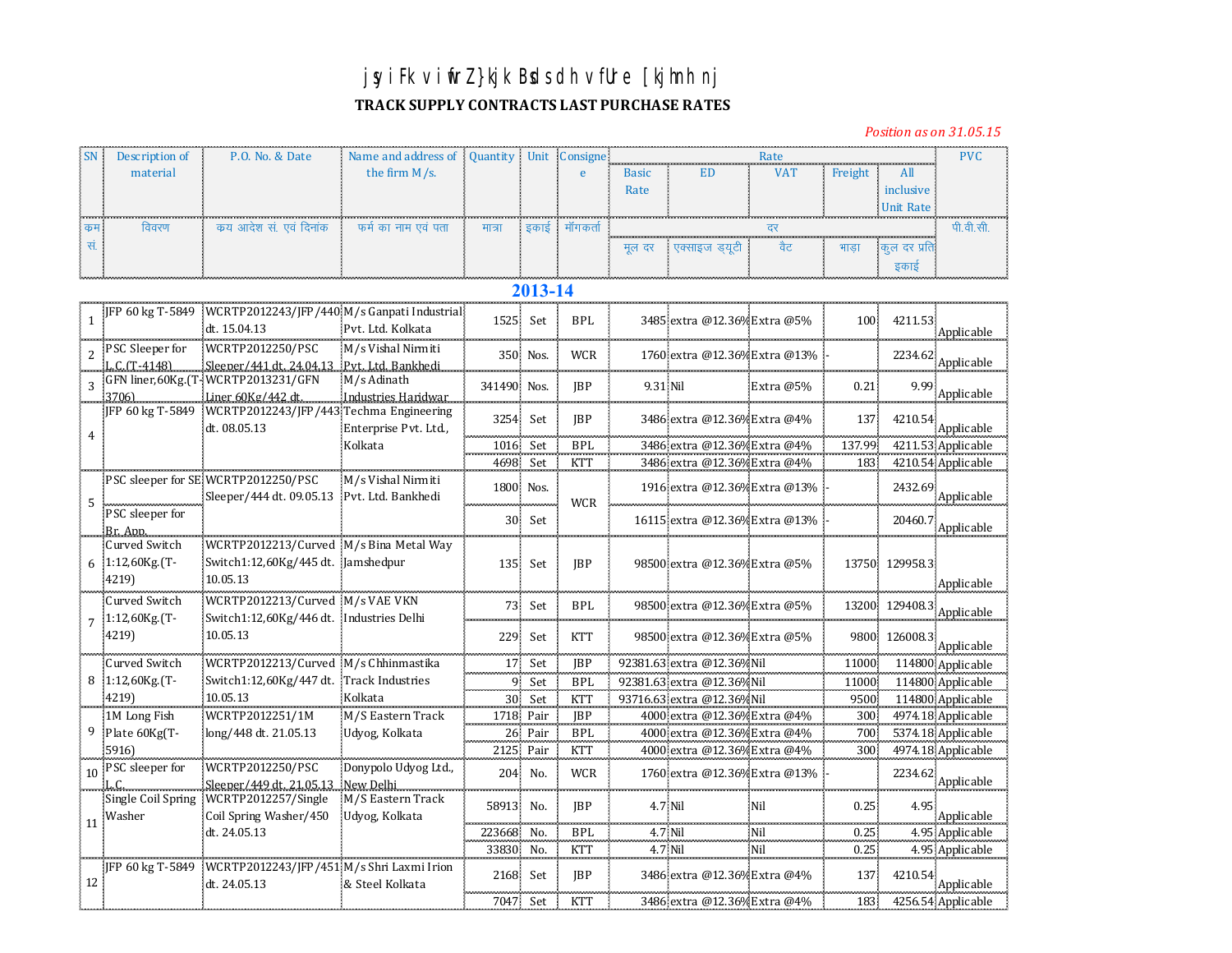| the firm $M/s$ .<br><b>ED</b><br>material<br><b>VAT</b><br>Freight<br>All<br><b>Basic</b><br>e<br>Rate<br>inclusive<br>Unit Rate<br>GFN Liner 60 kg T-WCRTP2012231/GFN<br>M/s Parasnath<br>13<br>246720 No.<br><b>BPL</b><br>9.31 Nil<br>0.21<br>Extra @5%<br>9.99<br>Applicable<br>3706<br>Plate Screw T-391WCRTP2010170RC/Plat M/s Kalimata Ispat<br>24800 No.<br><b>BPL</b><br>34.11 Nil<br>Extra @4%<br>1.4 <sub>1</sub><br>36.87<br>Applicable<br>e screw/453 dt. 24.05.13<br>Kolkata<br>$CMS X-ing$<br>WCRTP2012234/CMS X- M/S Vossloh Beekay<br>91<br>JBP<br>Set<br>139186.7 extra @12.36% Extra @5%<br>1200 165409.6<br>1:12,60Kg(T-<br>ing 1:12,60Kg/454 dt.<br>Casting Ltd. Bhilai<br>Applicable<br>15<br>139101.90 extra @12.36% Extra @5%<br>1200 165309.6 Applicable<br>4220)<br>30.05.13<br><b>BPL</b><br>42.<br>Set<br>139017.1 extra @12.36% Extra @5%<br>1200 165209.6 Applicable<br>47.<br>Set<br>KTT<br>132000 extra @12.36% Extra @4%<br>2500 156747.8 Applicable<br>WCRTP2012234/CMS X- M/s Calcutta Springs<br>4 Set<br>JBP<br>$CMS X-ing$<br>16 1:12,60Kg(T-<br>132000 extra @12.36% Extra @4%<br>2500 156747.8 Applicable<br>ing 1:12,60Kg/455 dt.<br>Ltd. Kolkata<br><b>BPL</b><br>$21\,$ Set<br>4220)<br>30.05.13<br>132000 extra @12.36% Extra @4%<br>2500 156747.8 Applicable<br>23 Set<br>KTT<br>WCRTP2012234/CMS X- M/s VAE VKN<br>138000 extra @12.36% Extra @5%<br>2600 165409.6 Applicable<br>CMS X-ing<br>JBP<br>15 Set<br>17 1:12,60Kg(T-<br>138000 extra @12.36% Extra @5%<br>2500 165309.6 Applicable<br>ing 1:12,60Kg/456 dt.<br>63 Set<br><b>BPL</b><br>Industries Delhi<br>30.05.13<br>4220)<br>Set<br>KTT<br>138000 extra @12.36% Extra @5%<br>2400 165209.6 Applicable<br>72.<br>127856.2 extra @12.36% Extra @5%<br>900 151742.2 Applicable<br>WCRTP2012240/CMS X- M/S Vossloh Beekay<br><b>IBP</b><br>CMS X-ing<br>23 Set<br>18 1:12,52Kg(T-<br>ing 1:12,52Kg/457 dt.<br>Casting Ltd. Bhilai<br>$\ensuremath{\mathsf{BPL}}$<br>127771.4 extra @12.36% Extra @5%<br>900 151642.2 Applicable<br>$21$ Set<br>4734)<br>30.05.13<br>127686.7 extra @12.36% Extra @5%<br>900 151542.2 Applicable<br>11 Set<br>KTT<br>WCRTP2012240/CMS X- M/s VAE VKN<br>126500 extra @12.36% Extra @5%<br>CMS X-ing<br>35 Set<br>JBP<br>2500 151742.2 Applicable<br>2400 151642.2 Applicable<br>19 1:12,52Kg(T-<br>126500 extra @12.36% Extra @5%<br>ing 1:12,52Kg/458 dt.<br>Industries Delhi<br>32 Set<br><b>BPL</b><br>126500 extra @12.36% Extra @5%<br>2300 151542.2 Applicable<br>4734)<br>30.05.13<br>18 Set<br><b>KTT</b><br>104000 extra @12.36% Extra @4%<br>1900 123428.6 Applicable<br>WCRTP2012225/CMS X- M/s Calcutta Springs<br>31 Set<br>JBP<br>$CMS X-ing$<br>20 1:8.5,52Kg(T-<br>ing 1:8.5,52Kg/459 dt.<br>Ltd. Kolkata<br>104000 extra @12.36% Extra @4%<br>1900 123428.6 Applicable<br>29 Set<br><b>BPL</b><br>30.05.13<br>29 Set<br>104000 extra @12.36% Extra @4%<br>1900: 123428.6 Applicable<br>4867)<br>KTT<br>106100 extra @12.36% Extra @5%<br>1900 127074.7 Applicable<br>$CMS X-ing$<br>WCRTP2012225/CMS X- M/s VAE VKN<br>77 Set<br>JBP<br>21 1:8.5,52Kg(T-<br>106100 extra @12.36% Extra @5%<br>ing 1:8.5,52Kg/460 dt.<br>71 Set<br><b>BPL</b><br>1900 127074.7 Applicable<br>Industries Delhi<br>30.05.13<br>4867)<br>Set<br>KTT<br>106100 extra @12.36% Extra @5%<br>71.<br>1900 127074.7 Applicable<br>Plate Screw T-391WCRTP2010170RC/Plat M/s Rungta Engg<br>10500 No<br><b>JBP</b><br>26.70 extra @12.36% Extra @4%<br>33.20 Applicable<br>2.00 <sub>1</sub><br>22<br>e screw/461 dt. 31.05.13 Kolkata<br><b>BPL</b><br>26.70 extra @12.36% Extra @4%<br>32.30 Applicable<br>58110 No<br>$1.10\,$<br>25208 No<br>26.70 extra @12.36% Extra @4%<br>1.25<br>32.45 Applicable<br>KTT<br>WCRTP2012268/Diff.<br>73000 NA<br>78920 Applicable<br>T.Head Bolt<br>M/s Kalndi Rail Udyog<br>0.91 MT<br>KTT<br>3000<br>Extra @4%<br>MS clip outer/innetype of fitting of channal<br>Kolkata<br>89000 NA<br>0.68 MT<br>3000<br>95560 Applicable<br>KTT<br>Extra @4%<br>sleeper/462 dt. 10.06.13<br>Galvanised<br>12 NA<br>1222<br><b>KTT</b><br>0.3 <sub>1</sub><br>No<br>Extra @4%<br>12.78<br>Applicable<br>Tapperd washer<br>Angular cap<br><b>KTT</b><br><b>16 NA</b><br>391 No<br>Extra @4%<br>0.3 <sup>°</sup><br>17.24 Applicable<br>PSC sleeper for<br>WCRTP2012250/PSC<br>M/s Donypolo Udyog<br>24<br>1700<br>1781 extra @12.36% Extra @13%<br>No<br>WCR<br>2261.28<br>Applicable<br>Br. Central(T-<br>Sleeper/463 dt. 11.06.13 . Ltd New Delhi<br>M/s Donypolo Udyog<br>PSC sleeper for<br>WCRTP2012250/PSC<br>605<br>2432.69<br>No<br><b>WCR</b><br>1916 extra @12.36% Extra @13%<br>Applicable<br>SEI(T-4149)<br>Sleeper/464 dt. 11.06.13 Ltd., New Delhi<br>25 PSC sleeper for<br>28 Set<br>WCR<br>16115 extra @12.36% Extra @13%<br>20460.7<br>Br. App.(T-4089<br>Applicable<br>to 4097)<br>MS protecting<br>WCRTP2012258/MS<br>M/s Sunrolling Mills<br><b>BPL</b><br>125 NA<br>5.<br>135<br>4836 No<br>Extra @4%<br>26 plate for Guard<br>protecting plate for<br>pvt. Ltd. Kolkata<br>Applicable<br>Rail (T-4098)<br>Guard Rail /465 dt.<br>WCRTP2012240/CMS X- M/s Calcutta Springs<br>CMS X-ing<br><b>JBP</b><br>122783.7 extra @12.36% Extra @4%<br>7 Set<br>2000 145478.1 Applicable<br>27 1:12,52Kg(T-<br>ing 1:12,52Kg/466 dt.<br>Ltd. Kolkata<br>7 Set<br>2000 145478.1 Applicable<br>122783.7 extra @12.36% Extra @4% | Description of | P.O. No. & Date | Name and address of | Quantity Unit | Consigne   |  | Rate |  |  | <b>PVC</b> |
|-----------------------------------------------------------------------------------------------------------------------------------------------------------------------------------------------------------------------------------------------------------------------------------------------------------------------------------------------------------------------------------------------------------------------------------------------------------------------------------------------------------------------------------------------------------------------------------------------------------------------------------------------------------------------------------------------------------------------------------------------------------------------------------------------------------------------------------------------------------------------------------------------------------------------------------------------------------------------------------------------------------------------------------------------------------------------------------------------------------------------------------------------------------------------------------------------------------------------------------------------------------------------------------------------------------------------------------------------------------------------------------------------------------------------------------------------------------------------------------------------------------------------------------------------------------------------------------------------------------------------------------------------------------------------------------------------------------------------------------------------------------------------------------------------------------------------------------------------------------------------------------------------------------------------------------------------------------------------------------------------------------------------------------------------------------------------------------------------------------------------------------------------------------------------------------------------------------------------------------------------------------------------------------------------------------------------------------------------------------------------------------------------------------------------------------------------------------------------------------------------------------------------------------------------------------------------------------------------------------------------------------------------------------------------------------------------------------------------------------------------------------------------------------------------------------------------------------------------------------------------------------------------------------------------------------------------------------------------------------------------------------------------------------------------------------------------------------------------------------------------------------------------------------------------------------------------------------------------------------------------------------------------------------------------------------------------------------------------------------------------------------------------------------------------------------------------------------------------------------------------------------------------------------------------------------------------------------------------------------------------------------------------------------------------------------------------------------------------------------------------------------------------------------------------------------------------------------------------------------------------------------------------------------------------------------------------------------------------------------------------------------------------------------------------------------------------------------------------------------------------------------------------------------------------------------------------------------------------------------------------------------------------------------------------------------------------------------------------------------------------------------------------------------------------------------------------------------------------------------------------------------------------------------------------------------------------------------------------------------------------------------------------------------------------------------------------------------------------------------------------------------------------------------------------------------------------------------------------------------------------------------------------------------------------------------------------------------------------------------------------------------------------------------------------------------------------------------------------------------------------------------------------------------------------------------------------------------------------------------------------------------------------------------------------------------------------------------------------------------------------------------------------|----------------|-----------------|---------------------|---------------|------------|--|------|--|--|------------|
|                                                                                                                                                                                                                                                                                                                                                                                                                                                                                                                                                                                                                                                                                                                                                                                                                                                                                                                                                                                                                                                                                                                                                                                                                                                                                                                                                                                                                                                                                                                                                                                                                                                                                                                                                                                                                                                                                                                                                                                                                                                                                                                                                                                                                                                                                                                                                                                                                                                                                                                                                                                                                                                                                                                                                                                                                                                                                                                                                                                                                                                                                                                                                                                                                                                                                                                                                                                                                                                                                                                                                                                                                                                                                                                                                                                                                                                                                                                                                                                                                                                                                                                                                                                                                                                                                                                                                                                                                                                                                                                                                                                                                                                                                                                                                                                                                                                                                                                                                                                                                                                                                                                                                                                                                                                                                                                                                                                               |                |                 |                     |               |            |  |      |  |  |            |
|                                                                                                                                                                                                                                                                                                                                                                                                                                                                                                                                                                                                                                                                                                                                                                                                                                                                                                                                                                                                                                                                                                                                                                                                                                                                                                                                                                                                                                                                                                                                                                                                                                                                                                                                                                                                                                                                                                                                                                                                                                                                                                                                                                                                                                                                                                                                                                                                                                                                                                                                                                                                                                                                                                                                                                                                                                                                                                                                                                                                                                                                                                                                                                                                                                                                                                                                                                                                                                                                                                                                                                                                                                                                                                                                                                                                                                                                                                                                                                                                                                                                                                                                                                                                                                                                                                                                                                                                                                                                                                                                                                                                                                                                                                                                                                                                                                                                                                                                                                                                                                                                                                                                                                                                                                                                                                                                                                                               |                |                 |                     |               |            |  |      |  |  |            |
|                                                                                                                                                                                                                                                                                                                                                                                                                                                                                                                                                                                                                                                                                                                                                                                                                                                                                                                                                                                                                                                                                                                                                                                                                                                                                                                                                                                                                                                                                                                                                                                                                                                                                                                                                                                                                                                                                                                                                                                                                                                                                                                                                                                                                                                                                                                                                                                                                                                                                                                                                                                                                                                                                                                                                                                                                                                                                                                                                                                                                                                                                                                                                                                                                                                                                                                                                                                                                                                                                                                                                                                                                                                                                                                                                                                                                                                                                                                                                                                                                                                                                                                                                                                                                                                                                                                                                                                                                                                                                                                                                                                                                                                                                                                                                                                                                                                                                                                                                                                                                                                                                                                                                                                                                                                                                                                                                                                               |                |                 |                     |               |            |  |      |  |  |            |
|                                                                                                                                                                                                                                                                                                                                                                                                                                                                                                                                                                                                                                                                                                                                                                                                                                                                                                                                                                                                                                                                                                                                                                                                                                                                                                                                                                                                                                                                                                                                                                                                                                                                                                                                                                                                                                                                                                                                                                                                                                                                                                                                                                                                                                                                                                                                                                                                                                                                                                                                                                                                                                                                                                                                                                                                                                                                                                                                                                                                                                                                                                                                                                                                                                                                                                                                                                                                                                                                                                                                                                                                                                                                                                                                                                                                                                                                                                                                                                                                                                                                                                                                                                                                                                                                                                                                                                                                                                                                                                                                                                                                                                                                                                                                                                                                                                                                                                                                                                                                                                                                                                                                                                                                                                                                                                                                                                                               |                |                 |                     |               |            |  |      |  |  |            |
|                                                                                                                                                                                                                                                                                                                                                                                                                                                                                                                                                                                                                                                                                                                                                                                                                                                                                                                                                                                                                                                                                                                                                                                                                                                                                                                                                                                                                                                                                                                                                                                                                                                                                                                                                                                                                                                                                                                                                                                                                                                                                                                                                                                                                                                                                                                                                                                                                                                                                                                                                                                                                                                                                                                                                                                                                                                                                                                                                                                                                                                                                                                                                                                                                                                                                                                                                                                                                                                                                                                                                                                                                                                                                                                                                                                                                                                                                                                                                                                                                                                                                                                                                                                                                                                                                                                                                                                                                                                                                                                                                                                                                                                                                                                                                                                                                                                                                                                                                                                                                                                                                                                                                                                                                                                                                                                                                                                               |                |                 |                     |               |            |  |      |  |  |            |
|                                                                                                                                                                                                                                                                                                                                                                                                                                                                                                                                                                                                                                                                                                                                                                                                                                                                                                                                                                                                                                                                                                                                                                                                                                                                                                                                                                                                                                                                                                                                                                                                                                                                                                                                                                                                                                                                                                                                                                                                                                                                                                                                                                                                                                                                                                                                                                                                                                                                                                                                                                                                                                                                                                                                                                                                                                                                                                                                                                                                                                                                                                                                                                                                                                                                                                                                                                                                                                                                                                                                                                                                                                                                                                                                                                                                                                                                                                                                                                                                                                                                                                                                                                                                                                                                                                                                                                                                                                                                                                                                                                                                                                                                                                                                                                                                                                                                                                                                                                                                                                                                                                                                                                                                                                                                                                                                                                                               |                |                 |                     |               |            |  |      |  |  |            |
|                                                                                                                                                                                                                                                                                                                                                                                                                                                                                                                                                                                                                                                                                                                                                                                                                                                                                                                                                                                                                                                                                                                                                                                                                                                                                                                                                                                                                                                                                                                                                                                                                                                                                                                                                                                                                                                                                                                                                                                                                                                                                                                                                                                                                                                                                                                                                                                                                                                                                                                                                                                                                                                                                                                                                                                                                                                                                                                                                                                                                                                                                                                                                                                                                                                                                                                                                                                                                                                                                                                                                                                                                                                                                                                                                                                                                                                                                                                                                                                                                                                                                                                                                                                                                                                                                                                                                                                                                                                                                                                                                                                                                                                                                                                                                                                                                                                                                                                                                                                                                                                                                                                                                                                                                                                                                                                                                                                               |                |                 |                     |               |            |  |      |  |  |            |
|                                                                                                                                                                                                                                                                                                                                                                                                                                                                                                                                                                                                                                                                                                                                                                                                                                                                                                                                                                                                                                                                                                                                                                                                                                                                                                                                                                                                                                                                                                                                                                                                                                                                                                                                                                                                                                                                                                                                                                                                                                                                                                                                                                                                                                                                                                                                                                                                                                                                                                                                                                                                                                                                                                                                                                                                                                                                                                                                                                                                                                                                                                                                                                                                                                                                                                                                                                                                                                                                                                                                                                                                                                                                                                                                                                                                                                                                                                                                                                                                                                                                                                                                                                                                                                                                                                                                                                                                                                                                                                                                                                                                                                                                                                                                                                                                                                                                                                                                                                                                                                                                                                                                                                                                                                                                                                                                                                                               |                |                 |                     |               |            |  |      |  |  |            |
|                                                                                                                                                                                                                                                                                                                                                                                                                                                                                                                                                                                                                                                                                                                                                                                                                                                                                                                                                                                                                                                                                                                                                                                                                                                                                                                                                                                                                                                                                                                                                                                                                                                                                                                                                                                                                                                                                                                                                                                                                                                                                                                                                                                                                                                                                                                                                                                                                                                                                                                                                                                                                                                                                                                                                                                                                                                                                                                                                                                                                                                                                                                                                                                                                                                                                                                                                                                                                                                                                                                                                                                                                                                                                                                                                                                                                                                                                                                                                                                                                                                                                                                                                                                                                                                                                                                                                                                                                                                                                                                                                                                                                                                                                                                                                                                                                                                                                                                                                                                                                                                                                                                                                                                                                                                                                                                                                                                               |                |                 |                     |               |            |  |      |  |  |            |
|                                                                                                                                                                                                                                                                                                                                                                                                                                                                                                                                                                                                                                                                                                                                                                                                                                                                                                                                                                                                                                                                                                                                                                                                                                                                                                                                                                                                                                                                                                                                                                                                                                                                                                                                                                                                                                                                                                                                                                                                                                                                                                                                                                                                                                                                                                                                                                                                                                                                                                                                                                                                                                                                                                                                                                                                                                                                                                                                                                                                                                                                                                                                                                                                                                                                                                                                                                                                                                                                                                                                                                                                                                                                                                                                                                                                                                                                                                                                                                                                                                                                                                                                                                                                                                                                                                                                                                                                                                                                                                                                                                                                                                                                                                                                                                                                                                                                                                                                                                                                                                                                                                                                                                                                                                                                                                                                                                                               |                |                 |                     |               |            |  |      |  |  |            |
|                                                                                                                                                                                                                                                                                                                                                                                                                                                                                                                                                                                                                                                                                                                                                                                                                                                                                                                                                                                                                                                                                                                                                                                                                                                                                                                                                                                                                                                                                                                                                                                                                                                                                                                                                                                                                                                                                                                                                                                                                                                                                                                                                                                                                                                                                                                                                                                                                                                                                                                                                                                                                                                                                                                                                                                                                                                                                                                                                                                                                                                                                                                                                                                                                                                                                                                                                                                                                                                                                                                                                                                                                                                                                                                                                                                                                                                                                                                                                                                                                                                                                                                                                                                                                                                                                                                                                                                                                                                                                                                                                                                                                                                                                                                                                                                                                                                                                                                                                                                                                                                                                                                                                                                                                                                                                                                                                                                               |                |                 |                     |               |            |  |      |  |  |            |
|                                                                                                                                                                                                                                                                                                                                                                                                                                                                                                                                                                                                                                                                                                                                                                                                                                                                                                                                                                                                                                                                                                                                                                                                                                                                                                                                                                                                                                                                                                                                                                                                                                                                                                                                                                                                                                                                                                                                                                                                                                                                                                                                                                                                                                                                                                                                                                                                                                                                                                                                                                                                                                                                                                                                                                                                                                                                                                                                                                                                                                                                                                                                                                                                                                                                                                                                                                                                                                                                                                                                                                                                                                                                                                                                                                                                                                                                                                                                                                                                                                                                                                                                                                                                                                                                                                                                                                                                                                                                                                                                                                                                                                                                                                                                                                                                                                                                                                                                                                                                                                                                                                                                                                                                                                                                                                                                                                                               |                |                 |                     |               |            |  |      |  |  |            |
|                                                                                                                                                                                                                                                                                                                                                                                                                                                                                                                                                                                                                                                                                                                                                                                                                                                                                                                                                                                                                                                                                                                                                                                                                                                                                                                                                                                                                                                                                                                                                                                                                                                                                                                                                                                                                                                                                                                                                                                                                                                                                                                                                                                                                                                                                                                                                                                                                                                                                                                                                                                                                                                                                                                                                                                                                                                                                                                                                                                                                                                                                                                                                                                                                                                                                                                                                                                                                                                                                                                                                                                                                                                                                                                                                                                                                                                                                                                                                                                                                                                                                                                                                                                                                                                                                                                                                                                                                                                                                                                                                                                                                                                                                                                                                                                                                                                                                                                                                                                                                                                                                                                                                                                                                                                                                                                                                                                               |                |                 |                     |               |            |  |      |  |  |            |
|                                                                                                                                                                                                                                                                                                                                                                                                                                                                                                                                                                                                                                                                                                                                                                                                                                                                                                                                                                                                                                                                                                                                                                                                                                                                                                                                                                                                                                                                                                                                                                                                                                                                                                                                                                                                                                                                                                                                                                                                                                                                                                                                                                                                                                                                                                                                                                                                                                                                                                                                                                                                                                                                                                                                                                                                                                                                                                                                                                                                                                                                                                                                                                                                                                                                                                                                                                                                                                                                                                                                                                                                                                                                                                                                                                                                                                                                                                                                                                                                                                                                                                                                                                                                                                                                                                                                                                                                                                                                                                                                                                                                                                                                                                                                                                                                                                                                                                                                                                                                                                                                                                                                                                                                                                                                                                                                                                                               |                |                 |                     |               |            |  |      |  |  |            |
|                                                                                                                                                                                                                                                                                                                                                                                                                                                                                                                                                                                                                                                                                                                                                                                                                                                                                                                                                                                                                                                                                                                                                                                                                                                                                                                                                                                                                                                                                                                                                                                                                                                                                                                                                                                                                                                                                                                                                                                                                                                                                                                                                                                                                                                                                                                                                                                                                                                                                                                                                                                                                                                                                                                                                                                                                                                                                                                                                                                                                                                                                                                                                                                                                                                                                                                                                                                                                                                                                                                                                                                                                                                                                                                                                                                                                                                                                                                                                                                                                                                                                                                                                                                                                                                                                                                                                                                                                                                                                                                                                                                                                                                                                                                                                                                                                                                                                                                                                                                                                                                                                                                                                                                                                                                                                                                                                                                               |                |                 |                     |               |            |  |      |  |  |            |
|                                                                                                                                                                                                                                                                                                                                                                                                                                                                                                                                                                                                                                                                                                                                                                                                                                                                                                                                                                                                                                                                                                                                                                                                                                                                                                                                                                                                                                                                                                                                                                                                                                                                                                                                                                                                                                                                                                                                                                                                                                                                                                                                                                                                                                                                                                                                                                                                                                                                                                                                                                                                                                                                                                                                                                                                                                                                                                                                                                                                                                                                                                                                                                                                                                                                                                                                                                                                                                                                                                                                                                                                                                                                                                                                                                                                                                                                                                                                                                                                                                                                                                                                                                                                                                                                                                                                                                                                                                                                                                                                                                                                                                                                                                                                                                                                                                                                                                                                                                                                                                                                                                                                                                                                                                                                                                                                                                                               |                |                 |                     |               |            |  |      |  |  |            |
|                                                                                                                                                                                                                                                                                                                                                                                                                                                                                                                                                                                                                                                                                                                                                                                                                                                                                                                                                                                                                                                                                                                                                                                                                                                                                                                                                                                                                                                                                                                                                                                                                                                                                                                                                                                                                                                                                                                                                                                                                                                                                                                                                                                                                                                                                                                                                                                                                                                                                                                                                                                                                                                                                                                                                                                                                                                                                                                                                                                                                                                                                                                                                                                                                                                                                                                                                                                                                                                                                                                                                                                                                                                                                                                                                                                                                                                                                                                                                                                                                                                                                                                                                                                                                                                                                                                                                                                                                                                                                                                                                                                                                                                                                                                                                                                                                                                                                                                                                                                                                                                                                                                                                                                                                                                                                                                                                                                               |                |                 |                     |               |            |  |      |  |  |            |
|                                                                                                                                                                                                                                                                                                                                                                                                                                                                                                                                                                                                                                                                                                                                                                                                                                                                                                                                                                                                                                                                                                                                                                                                                                                                                                                                                                                                                                                                                                                                                                                                                                                                                                                                                                                                                                                                                                                                                                                                                                                                                                                                                                                                                                                                                                                                                                                                                                                                                                                                                                                                                                                                                                                                                                                                                                                                                                                                                                                                                                                                                                                                                                                                                                                                                                                                                                                                                                                                                                                                                                                                                                                                                                                                                                                                                                                                                                                                                                                                                                                                                                                                                                                                                                                                                                                                                                                                                                                                                                                                                                                                                                                                                                                                                                                                                                                                                                                                                                                                                                                                                                                                                                                                                                                                                                                                                                                               |                |                 |                     |               |            |  |      |  |  |            |
|                                                                                                                                                                                                                                                                                                                                                                                                                                                                                                                                                                                                                                                                                                                                                                                                                                                                                                                                                                                                                                                                                                                                                                                                                                                                                                                                                                                                                                                                                                                                                                                                                                                                                                                                                                                                                                                                                                                                                                                                                                                                                                                                                                                                                                                                                                                                                                                                                                                                                                                                                                                                                                                                                                                                                                                                                                                                                                                                                                                                                                                                                                                                                                                                                                                                                                                                                                                                                                                                                                                                                                                                                                                                                                                                                                                                                                                                                                                                                                                                                                                                                                                                                                                                                                                                                                                                                                                                                                                                                                                                                                                                                                                                                                                                                                                                                                                                                                                                                                                                                                                                                                                                                                                                                                                                                                                                                                                               |                |                 |                     |               |            |  |      |  |  |            |
|                                                                                                                                                                                                                                                                                                                                                                                                                                                                                                                                                                                                                                                                                                                                                                                                                                                                                                                                                                                                                                                                                                                                                                                                                                                                                                                                                                                                                                                                                                                                                                                                                                                                                                                                                                                                                                                                                                                                                                                                                                                                                                                                                                                                                                                                                                                                                                                                                                                                                                                                                                                                                                                                                                                                                                                                                                                                                                                                                                                                                                                                                                                                                                                                                                                                                                                                                                                                                                                                                                                                                                                                                                                                                                                                                                                                                                                                                                                                                                                                                                                                                                                                                                                                                                                                                                                                                                                                                                                                                                                                                                                                                                                                                                                                                                                                                                                                                                                                                                                                                                                                                                                                                                                                                                                                                                                                                                                               |                |                 |                     |               |            |  |      |  |  |            |
|                                                                                                                                                                                                                                                                                                                                                                                                                                                                                                                                                                                                                                                                                                                                                                                                                                                                                                                                                                                                                                                                                                                                                                                                                                                                                                                                                                                                                                                                                                                                                                                                                                                                                                                                                                                                                                                                                                                                                                                                                                                                                                                                                                                                                                                                                                                                                                                                                                                                                                                                                                                                                                                                                                                                                                                                                                                                                                                                                                                                                                                                                                                                                                                                                                                                                                                                                                                                                                                                                                                                                                                                                                                                                                                                                                                                                                                                                                                                                                                                                                                                                                                                                                                                                                                                                                                                                                                                                                                                                                                                                                                                                                                                                                                                                                                                                                                                                                                                                                                                                                                                                                                                                                                                                                                                                                                                                                                               |                |                 |                     |               |            |  |      |  |  |            |
|                                                                                                                                                                                                                                                                                                                                                                                                                                                                                                                                                                                                                                                                                                                                                                                                                                                                                                                                                                                                                                                                                                                                                                                                                                                                                                                                                                                                                                                                                                                                                                                                                                                                                                                                                                                                                                                                                                                                                                                                                                                                                                                                                                                                                                                                                                                                                                                                                                                                                                                                                                                                                                                                                                                                                                                                                                                                                                                                                                                                                                                                                                                                                                                                                                                                                                                                                                                                                                                                                                                                                                                                                                                                                                                                                                                                                                                                                                                                                                                                                                                                                                                                                                                                                                                                                                                                                                                                                                                                                                                                                                                                                                                                                                                                                                                                                                                                                                                                                                                                                                                                                                                                                                                                                                                                                                                                                                                               |                |                 |                     |               |            |  |      |  |  |            |
|                                                                                                                                                                                                                                                                                                                                                                                                                                                                                                                                                                                                                                                                                                                                                                                                                                                                                                                                                                                                                                                                                                                                                                                                                                                                                                                                                                                                                                                                                                                                                                                                                                                                                                                                                                                                                                                                                                                                                                                                                                                                                                                                                                                                                                                                                                                                                                                                                                                                                                                                                                                                                                                                                                                                                                                                                                                                                                                                                                                                                                                                                                                                                                                                                                                                                                                                                                                                                                                                                                                                                                                                                                                                                                                                                                                                                                                                                                                                                                                                                                                                                                                                                                                                                                                                                                                                                                                                                                                                                                                                                                                                                                                                                                                                                                                                                                                                                                                                                                                                                                                                                                                                                                                                                                                                                                                                                                                               |                |                 |                     |               |            |  |      |  |  |            |
|                                                                                                                                                                                                                                                                                                                                                                                                                                                                                                                                                                                                                                                                                                                                                                                                                                                                                                                                                                                                                                                                                                                                                                                                                                                                                                                                                                                                                                                                                                                                                                                                                                                                                                                                                                                                                                                                                                                                                                                                                                                                                                                                                                                                                                                                                                                                                                                                                                                                                                                                                                                                                                                                                                                                                                                                                                                                                                                                                                                                                                                                                                                                                                                                                                                                                                                                                                                                                                                                                                                                                                                                                                                                                                                                                                                                                                                                                                                                                                                                                                                                                                                                                                                                                                                                                                                                                                                                                                                                                                                                                                                                                                                                                                                                                                                                                                                                                                                                                                                                                                                                                                                                                                                                                                                                                                                                                                                               |                |                 |                     |               |            |  |      |  |  |            |
|                                                                                                                                                                                                                                                                                                                                                                                                                                                                                                                                                                                                                                                                                                                                                                                                                                                                                                                                                                                                                                                                                                                                                                                                                                                                                                                                                                                                                                                                                                                                                                                                                                                                                                                                                                                                                                                                                                                                                                                                                                                                                                                                                                                                                                                                                                                                                                                                                                                                                                                                                                                                                                                                                                                                                                                                                                                                                                                                                                                                                                                                                                                                                                                                                                                                                                                                                                                                                                                                                                                                                                                                                                                                                                                                                                                                                                                                                                                                                                                                                                                                                                                                                                                                                                                                                                                                                                                                                                                                                                                                                                                                                                                                                                                                                                                                                                                                                                                                                                                                                                                                                                                                                                                                                                                                                                                                                                                               |                |                 |                     |               |            |  |      |  |  |            |
|                                                                                                                                                                                                                                                                                                                                                                                                                                                                                                                                                                                                                                                                                                                                                                                                                                                                                                                                                                                                                                                                                                                                                                                                                                                                                                                                                                                                                                                                                                                                                                                                                                                                                                                                                                                                                                                                                                                                                                                                                                                                                                                                                                                                                                                                                                                                                                                                                                                                                                                                                                                                                                                                                                                                                                                                                                                                                                                                                                                                                                                                                                                                                                                                                                                                                                                                                                                                                                                                                                                                                                                                                                                                                                                                                                                                                                                                                                                                                                                                                                                                                                                                                                                                                                                                                                                                                                                                                                                                                                                                                                                                                                                                                                                                                                                                                                                                                                                                                                                                                                                                                                                                                                                                                                                                                                                                                                                               |                |                 |                     |               |            |  |      |  |  |            |
|                                                                                                                                                                                                                                                                                                                                                                                                                                                                                                                                                                                                                                                                                                                                                                                                                                                                                                                                                                                                                                                                                                                                                                                                                                                                                                                                                                                                                                                                                                                                                                                                                                                                                                                                                                                                                                                                                                                                                                                                                                                                                                                                                                                                                                                                                                                                                                                                                                                                                                                                                                                                                                                                                                                                                                                                                                                                                                                                                                                                                                                                                                                                                                                                                                                                                                                                                                                                                                                                                                                                                                                                                                                                                                                                                                                                                                                                                                                                                                                                                                                                                                                                                                                                                                                                                                                                                                                                                                                                                                                                                                                                                                                                                                                                                                                                                                                                                                                                                                                                                                                                                                                                                                                                                                                                                                                                                                                               |                |                 |                     |               |            |  |      |  |  |            |
|                                                                                                                                                                                                                                                                                                                                                                                                                                                                                                                                                                                                                                                                                                                                                                                                                                                                                                                                                                                                                                                                                                                                                                                                                                                                                                                                                                                                                                                                                                                                                                                                                                                                                                                                                                                                                                                                                                                                                                                                                                                                                                                                                                                                                                                                                                                                                                                                                                                                                                                                                                                                                                                                                                                                                                                                                                                                                                                                                                                                                                                                                                                                                                                                                                                                                                                                                                                                                                                                                                                                                                                                                                                                                                                                                                                                                                                                                                                                                                                                                                                                                                                                                                                                                                                                                                                                                                                                                                                                                                                                                                                                                                                                                                                                                                                                                                                                                                                                                                                                                                                                                                                                                                                                                                                                                                                                                                                               |                |                 |                     |               |            |  |      |  |  |            |
|                                                                                                                                                                                                                                                                                                                                                                                                                                                                                                                                                                                                                                                                                                                                                                                                                                                                                                                                                                                                                                                                                                                                                                                                                                                                                                                                                                                                                                                                                                                                                                                                                                                                                                                                                                                                                                                                                                                                                                                                                                                                                                                                                                                                                                                                                                                                                                                                                                                                                                                                                                                                                                                                                                                                                                                                                                                                                                                                                                                                                                                                                                                                                                                                                                                                                                                                                                                                                                                                                                                                                                                                                                                                                                                                                                                                                                                                                                                                                                                                                                                                                                                                                                                                                                                                                                                                                                                                                                                                                                                                                                                                                                                                                                                                                                                                                                                                                                                                                                                                                                                                                                                                                                                                                                                                                                                                                                                               |                |                 |                     |               |            |  |      |  |  |            |
|                                                                                                                                                                                                                                                                                                                                                                                                                                                                                                                                                                                                                                                                                                                                                                                                                                                                                                                                                                                                                                                                                                                                                                                                                                                                                                                                                                                                                                                                                                                                                                                                                                                                                                                                                                                                                                                                                                                                                                                                                                                                                                                                                                                                                                                                                                                                                                                                                                                                                                                                                                                                                                                                                                                                                                                                                                                                                                                                                                                                                                                                                                                                                                                                                                                                                                                                                                                                                                                                                                                                                                                                                                                                                                                                                                                                                                                                                                                                                                                                                                                                                                                                                                                                                                                                                                                                                                                                                                                                                                                                                                                                                                                                                                                                                                                                                                                                                                                                                                                                                                                                                                                                                                                                                                                                                                                                                                                               |                |                 |                     |               |            |  |      |  |  |            |
|                                                                                                                                                                                                                                                                                                                                                                                                                                                                                                                                                                                                                                                                                                                                                                                                                                                                                                                                                                                                                                                                                                                                                                                                                                                                                                                                                                                                                                                                                                                                                                                                                                                                                                                                                                                                                                                                                                                                                                                                                                                                                                                                                                                                                                                                                                                                                                                                                                                                                                                                                                                                                                                                                                                                                                                                                                                                                                                                                                                                                                                                                                                                                                                                                                                                                                                                                                                                                                                                                                                                                                                                                                                                                                                                                                                                                                                                                                                                                                                                                                                                                                                                                                                                                                                                                                                                                                                                                                                                                                                                                                                                                                                                                                                                                                                                                                                                                                                                                                                                                                                                                                                                                                                                                                                                                                                                                                                               |                |                 |                     |               |            |  |      |  |  |            |
|                                                                                                                                                                                                                                                                                                                                                                                                                                                                                                                                                                                                                                                                                                                                                                                                                                                                                                                                                                                                                                                                                                                                                                                                                                                                                                                                                                                                                                                                                                                                                                                                                                                                                                                                                                                                                                                                                                                                                                                                                                                                                                                                                                                                                                                                                                                                                                                                                                                                                                                                                                                                                                                                                                                                                                                                                                                                                                                                                                                                                                                                                                                                                                                                                                                                                                                                                                                                                                                                                                                                                                                                                                                                                                                                                                                                                                                                                                                                                                                                                                                                                                                                                                                                                                                                                                                                                                                                                                                                                                                                                                                                                                                                                                                                                                                                                                                                                                                                                                                                                                                                                                                                                                                                                                                                                                                                                                                               |                |                 |                     |               |            |  |      |  |  |            |
|                                                                                                                                                                                                                                                                                                                                                                                                                                                                                                                                                                                                                                                                                                                                                                                                                                                                                                                                                                                                                                                                                                                                                                                                                                                                                                                                                                                                                                                                                                                                                                                                                                                                                                                                                                                                                                                                                                                                                                                                                                                                                                                                                                                                                                                                                                                                                                                                                                                                                                                                                                                                                                                                                                                                                                                                                                                                                                                                                                                                                                                                                                                                                                                                                                                                                                                                                                                                                                                                                                                                                                                                                                                                                                                                                                                                                                                                                                                                                                                                                                                                                                                                                                                                                                                                                                                                                                                                                                                                                                                                                                                                                                                                                                                                                                                                                                                                                                                                                                                                                                                                                                                                                                                                                                                                                                                                                                                               |                |                 |                     |               |            |  |      |  |  |            |
|                                                                                                                                                                                                                                                                                                                                                                                                                                                                                                                                                                                                                                                                                                                                                                                                                                                                                                                                                                                                                                                                                                                                                                                                                                                                                                                                                                                                                                                                                                                                                                                                                                                                                                                                                                                                                                                                                                                                                                                                                                                                                                                                                                                                                                                                                                                                                                                                                                                                                                                                                                                                                                                                                                                                                                                                                                                                                                                                                                                                                                                                                                                                                                                                                                                                                                                                                                                                                                                                                                                                                                                                                                                                                                                                                                                                                                                                                                                                                                                                                                                                                                                                                                                                                                                                                                                                                                                                                                                                                                                                                                                                                                                                                                                                                                                                                                                                                                                                                                                                                                                                                                                                                                                                                                                                                                                                                                                               |                |                 |                     |               |            |  |      |  |  |            |
|                                                                                                                                                                                                                                                                                                                                                                                                                                                                                                                                                                                                                                                                                                                                                                                                                                                                                                                                                                                                                                                                                                                                                                                                                                                                                                                                                                                                                                                                                                                                                                                                                                                                                                                                                                                                                                                                                                                                                                                                                                                                                                                                                                                                                                                                                                                                                                                                                                                                                                                                                                                                                                                                                                                                                                                                                                                                                                                                                                                                                                                                                                                                                                                                                                                                                                                                                                                                                                                                                                                                                                                                                                                                                                                                                                                                                                                                                                                                                                                                                                                                                                                                                                                                                                                                                                                                                                                                                                                                                                                                                                                                                                                                                                                                                                                                                                                                                                                                                                                                                                                                                                                                                                                                                                                                                                                                                                                               |                |                 |                     |               |            |  |      |  |  |            |
|                                                                                                                                                                                                                                                                                                                                                                                                                                                                                                                                                                                                                                                                                                                                                                                                                                                                                                                                                                                                                                                                                                                                                                                                                                                                                                                                                                                                                                                                                                                                                                                                                                                                                                                                                                                                                                                                                                                                                                                                                                                                                                                                                                                                                                                                                                                                                                                                                                                                                                                                                                                                                                                                                                                                                                                                                                                                                                                                                                                                                                                                                                                                                                                                                                                                                                                                                                                                                                                                                                                                                                                                                                                                                                                                                                                                                                                                                                                                                                                                                                                                                                                                                                                                                                                                                                                                                                                                                                                                                                                                                                                                                                                                                                                                                                                                                                                                                                                                                                                                                                                                                                                                                                                                                                                                                                                                                                                               |                |                 |                     |               |            |  |      |  |  |            |
|                                                                                                                                                                                                                                                                                                                                                                                                                                                                                                                                                                                                                                                                                                                                                                                                                                                                                                                                                                                                                                                                                                                                                                                                                                                                                                                                                                                                                                                                                                                                                                                                                                                                                                                                                                                                                                                                                                                                                                                                                                                                                                                                                                                                                                                                                                                                                                                                                                                                                                                                                                                                                                                                                                                                                                                                                                                                                                                                                                                                                                                                                                                                                                                                                                                                                                                                                                                                                                                                                                                                                                                                                                                                                                                                                                                                                                                                                                                                                                                                                                                                                                                                                                                                                                                                                                                                                                                                                                                                                                                                                                                                                                                                                                                                                                                                                                                                                                                                                                                                                                                                                                                                                                                                                                                                                                                                                                                               |                |                 |                     |               |            |  |      |  |  |            |
|                                                                                                                                                                                                                                                                                                                                                                                                                                                                                                                                                                                                                                                                                                                                                                                                                                                                                                                                                                                                                                                                                                                                                                                                                                                                                                                                                                                                                                                                                                                                                                                                                                                                                                                                                                                                                                                                                                                                                                                                                                                                                                                                                                                                                                                                                                                                                                                                                                                                                                                                                                                                                                                                                                                                                                                                                                                                                                                                                                                                                                                                                                                                                                                                                                                                                                                                                                                                                                                                                                                                                                                                                                                                                                                                                                                                                                                                                                                                                                                                                                                                                                                                                                                                                                                                                                                                                                                                                                                                                                                                                                                                                                                                                                                                                                                                                                                                                                                                                                                                                                                                                                                                                                                                                                                                                                                                                                                               |                |                 |                     |               |            |  |      |  |  |            |
|                                                                                                                                                                                                                                                                                                                                                                                                                                                                                                                                                                                                                                                                                                                                                                                                                                                                                                                                                                                                                                                                                                                                                                                                                                                                                                                                                                                                                                                                                                                                                                                                                                                                                                                                                                                                                                                                                                                                                                                                                                                                                                                                                                                                                                                                                                                                                                                                                                                                                                                                                                                                                                                                                                                                                                                                                                                                                                                                                                                                                                                                                                                                                                                                                                                                                                                                                                                                                                                                                                                                                                                                                                                                                                                                                                                                                                                                                                                                                                                                                                                                                                                                                                                                                                                                                                                                                                                                                                                                                                                                                                                                                                                                                                                                                                                                                                                                                                                                                                                                                                                                                                                                                                                                                                                                                                                                                                                               |                |                 |                     |               |            |  |      |  |  |            |
|                                                                                                                                                                                                                                                                                                                                                                                                                                                                                                                                                                                                                                                                                                                                                                                                                                                                                                                                                                                                                                                                                                                                                                                                                                                                                                                                                                                                                                                                                                                                                                                                                                                                                                                                                                                                                                                                                                                                                                                                                                                                                                                                                                                                                                                                                                                                                                                                                                                                                                                                                                                                                                                                                                                                                                                                                                                                                                                                                                                                                                                                                                                                                                                                                                                                                                                                                                                                                                                                                                                                                                                                                                                                                                                                                                                                                                                                                                                                                                                                                                                                                                                                                                                                                                                                                                                                                                                                                                                                                                                                                                                                                                                                                                                                                                                                                                                                                                                                                                                                                                                                                                                                                                                                                                                                                                                                                                                               |                |                 |                     |               |            |  |      |  |  |            |
|                                                                                                                                                                                                                                                                                                                                                                                                                                                                                                                                                                                                                                                                                                                                                                                                                                                                                                                                                                                                                                                                                                                                                                                                                                                                                                                                                                                                                                                                                                                                                                                                                                                                                                                                                                                                                                                                                                                                                                                                                                                                                                                                                                                                                                                                                                                                                                                                                                                                                                                                                                                                                                                                                                                                                                                                                                                                                                                                                                                                                                                                                                                                                                                                                                                                                                                                                                                                                                                                                                                                                                                                                                                                                                                                                                                                                                                                                                                                                                                                                                                                                                                                                                                                                                                                                                                                                                                                                                                                                                                                                                                                                                                                                                                                                                                                                                                                                                                                                                                                                                                                                                                                                                                                                                                                                                                                                                                               |                |                 |                     |               |            |  |      |  |  |            |
|                                                                                                                                                                                                                                                                                                                                                                                                                                                                                                                                                                                                                                                                                                                                                                                                                                                                                                                                                                                                                                                                                                                                                                                                                                                                                                                                                                                                                                                                                                                                                                                                                                                                                                                                                                                                                                                                                                                                                                                                                                                                                                                                                                                                                                                                                                                                                                                                                                                                                                                                                                                                                                                                                                                                                                                                                                                                                                                                                                                                                                                                                                                                                                                                                                                                                                                                                                                                                                                                                                                                                                                                                                                                                                                                                                                                                                                                                                                                                                                                                                                                                                                                                                                                                                                                                                                                                                                                                                                                                                                                                                                                                                                                                                                                                                                                                                                                                                                                                                                                                                                                                                                                                                                                                                                                                                                                                                                               |                |                 |                     |               |            |  |      |  |  |            |
|                                                                                                                                                                                                                                                                                                                                                                                                                                                                                                                                                                                                                                                                                                                                                                                                                                                                                                                                                                                                                                                                                                                                                                                                                                                                                                                                                                                                                                                                                                                                                                                                                                                                                                                                                                                                                                                                                                                                                                                                                                                                                                                                                                                                                                                                                                                                                                                                                                                                                                                                                                                                                                                                                                                                                                                                                                                                                                                                                                                                                                                                                                                                                                                                                                                                                                                                                                                                                                                                                                                                                                                                                                                                                                                                                                                                                                                                                                                                                                                                                                                                                                                                                                                                                                                                                                                                                                                                                                                                                                                                                                                                                                                                                                                                                                                                                                                                                                                                                                                                                                                                                                                                                                                                                                                                                                                                                                                               |                |                 |                     |               |            |  |      |  |  |            |
|                                                                                                                                                                                                                                                                                                                                                                                                                                                                                                                                                                                                                                                                                                                                                                                                                                                                                                                                                                                                                                                                                                                                                                                                                                                                                                                                                                                                                                                                                                                                                                                                                                                                                                                                                                                                                                                                                                                                                                                                                                                                                                                                                                                                                                                                                                                                                                                                                                                                                                                                                                                                                                                                                                                                                                                                                                                                                                                                                                                                                                                                                                                                                                                                                                                                                                                                                                                                                                                                                                                                                                                                                                                                                                                                                                                                                                                                                                                                                                                                                                                                                                                                                                                                                                                                                                                                                                                                                                                                                                                                                                                                                                                                                                                                                                                                                                                                                                                                                                                                                                                                                                                                                                                                                                                                                                                                                                                               |                |                 |                     |               |            |  |      |  |  |            |
|                                                                                                                                                                                                                                                                                                                                                                                                                                                                                                                                                                                                                                                                                                                                                                                                                                                                                                                                                                                                                                                                                                                                                                                                                                                                                                                                                                                                                                                                                                                                                                                                                                                                                                                                                                                                                                                                                                                                                                                                                                                                                                                                                                                                                                                                                                                                                                                                                                                                                                                                                                                                                                                                                                                                                                                                                                                                                                                                                                                                                                                                                                                                                                                                                                                                                                                                                                                                                                                                                                                                                                                                                                                                                                                                                                                                                                                                                                                                                                                                                                                                                                                                                                                                                                                                                                                                                                                                                                                                                                                                                                                                                                                                                                                                                                                                                                                                                                                                                                                                                                                                                                                                                                                                                                                                                                                                                                                               |                |                 |                     |               |            |  |      |  |  |            |
| 1721<br>44.0040                                                                                                                                                                                                                                                                                                                                                                                                                                                                                                                                                                                                                                                                                                                                                                                                                                                                                                                                                                                                                                                                                                                                                                                                                                                                                                                                                                                                                                                                                                                                                                                                                                                                                                                                                                                                                                                                                                                                                                                                                                                                                                                                                                                                                                                                                                                                                                                                                                                                                                                                                                                                                                                                                                                                                                                                                                                                                                                                                                                                                                                                                                                                                                                                                                                                                                                                                                                                                                                                                                                                                                                                                                                                                                                                                                                                                                                                                                                                                                                                                                                                                                                                                                                                                                                                                                                                                                                                                                                                                                                                                                                                                                                                                                                                                                                                                                                                                                                                                                                                                                                                                                                                                                                                                                                                                                                                                                               |                |                 |                     |               | <b>BPL</b> |  |      |  |  |            |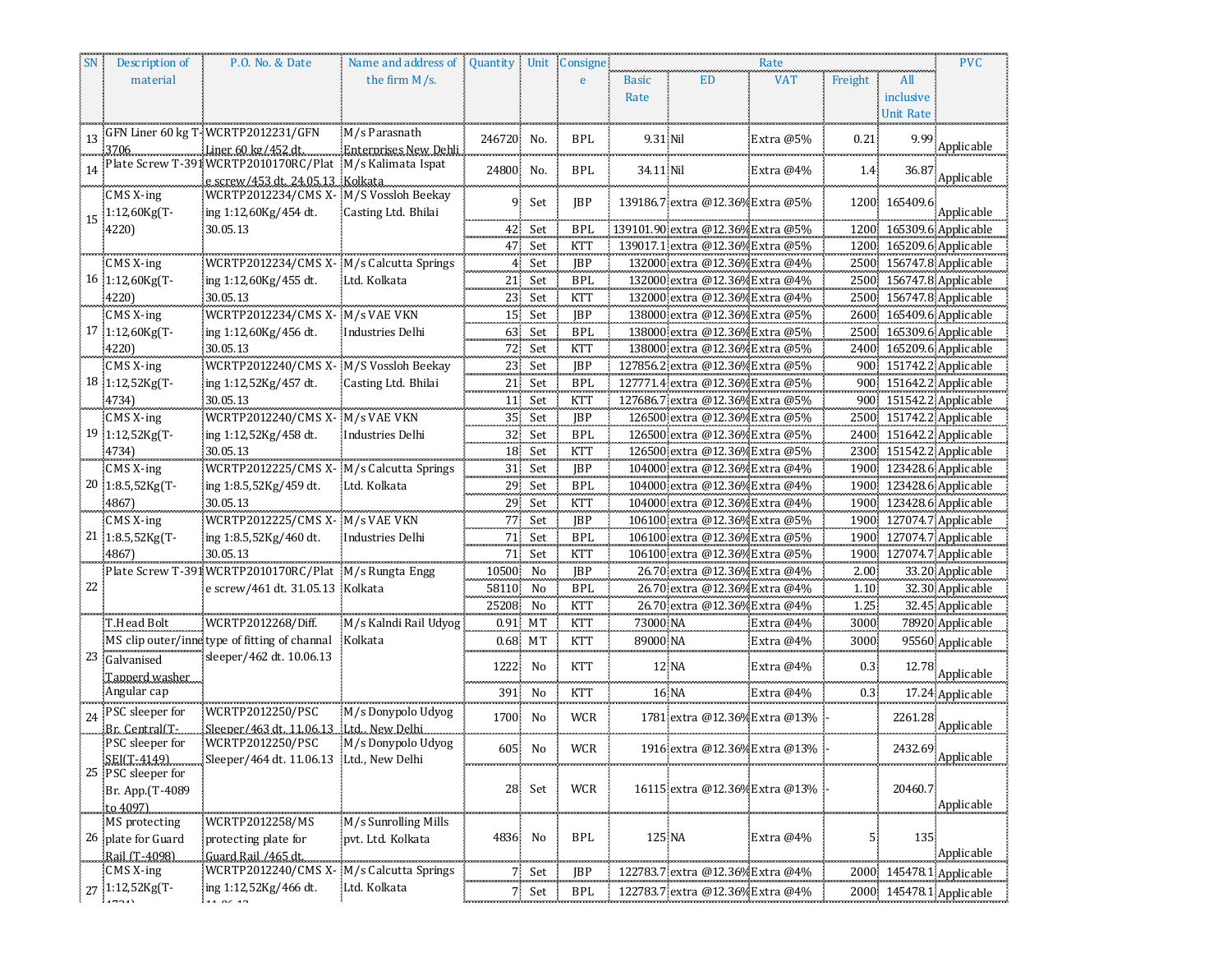|    | Description of                | P.O. No. & Date                                            | Name and address of Quantity Unit Consigne |           |         |            |              |                                  | Rate             |                  |                  | <b>PVC</b>                 |
|----|-------------------------------|------------------------------------------------------------|--------------------------------------------|-----------|---------|------------|--------------|----------------------------------|------------------|------------------|------------------|----------------------------|
|    | material                      |                                                            | the firm $M/s$ .                           |           |         | e          | <b>Basic</b> | ED                               | <b>VAT</b>       | Freight          | All              |                            |
|    |                               |                                                            |                                            |           |         |            | Rate         |                                  |                  |                  | inclusive        |                            |
|    |                               |                                                            |                                            |           |         |            |              |                                  |                  |                  | <b>Unit Rate</b> |                            |
|    | 4/34                          | 11.06.13                                                   |                                            |           | 3 Set   | <b>KTT</b> |              | 122783.7 extra @12.36% Extra @4% |                  |                  |                  | 2000 145478.1 Applicable   |
|    | Combination GFN WCRTP2012230/ |                                                            | M/s Adinath                                | 42239     | Set     | JBP        | 27.42 Nil    |                                  | Extra @5%        | $0.70 -$         |                  | 29.49 Applicable           |
|    | 28 line - 3707/08             | <b>Combination GFN</b>                                     | Industries Haridwar                        | 24750 Set |         | <b>BPL</b> | 27.35 Nil    |                                  | Extra @5%        | 0.80             |                  | 29.52 Applicable           |
|    |                               | Liner/467 dt. 11.06.13                                     |                                            | 10720 Set |         | KTT        | 27.35 Nil    |                                  | Extra @5%        | 0.80             |                  | 29.52 Applicable           |
|    | Nut & Bolts(With              | WCRTP2010170RC/Bolt M/s Aas Udyog Kolkata                  |                                            | 36.52 MT  |         | JBP        | 56415 NA     |                                  | Extra @4%        | 2500             |                  | 61171.6 Applicable         |
|    | 29 Washer)                    | & Nuts (With                                               |                                            |           | 85.9 MT | <b>BPL</b> | 56415 NA     |                                  | Extra @4%        |                  |                  | 2500 61171.6 Applicable    |
|    |                               | washer)/468 dt. 18.06.13                                   |                                            | 38.17 MT  |         | <b>KTT</b> | 56415 NA     |                                  | Extra @4%        | 2500             |                  | 61171.6 Applicable         |
|    | 30 PSC sleeper for            | WCRTP2012250/PSC                                           | M/s Shri Kesharia                          | 1127      | No      |            |              | 1781 extra @12.36% Extra @13%    |                  |                  | 2261.28          |                            |
|    | Br. Central(T-                | Sleeper/469 dt. 19,06.13.                                  |                                            |           |         | WCR        |              |                                  |                  |                  |                  | Applicable                 |
|    | GRPad 60 kg, T-               | WCRTP2012242/GR                                            | M/s Young India Pvt.                       | 213199    | No      | JBP        |              | 25.8 extra @12.36%               | Extra            | 0.55             | 33.74            |                            |
|    | 3711                          | Pad/470 dt. 19.06.13                                       | Ltd. Kolkata                               |           |         |            |              |                                  | @14.50%          |                  |                  | Applicable                 |
| 31 |                               |                                                            |                                            | 35443     | No      | <b>BPL</b> |              | 25.8 extra @12.369               | Extra            | 0.55             | 33.74            | Applicable                 |
|    |                               |                                                            |                                            |           |         |            |              |                                  | @14.50%<br>Extra |                  |                  |                            |
|    |                               |                                                            |                                            | 293783    | No      | <b>KTT</b> |              | 25.8 extra @12.369               | @14.50%          | 0.55             | 33.74            | Applicable                 |
|    | $CMS X-ing$                   | WCRTP2012225/CMS X-M/s Hindustan Engg.                     |                                            |           | 49 Set  | JBP        |              | 107034.6 extra @12.36% Extra @4% |                  | 2000             |                  | 127074.7 Applicable        |
|    | 32 1:8.5,52Kg(T-              | ing 1:8.5,52Kg/471 dt.                                     | Ltd. Kolkata                               |           | 47 Set  | <b>BPL</b> |              | 107034.6 extra @12.36% Extra @4% |                  |                  |                  | 2000 127074.7 Applicable   |
|    | 4867)                         | 21.06.13                                                   |                                            |           | 47 Set  | KTT        |              | 107034.6 extra @12.36% Extra @4% |                  |                  |                  | 2000 127074.7 Applicable   |
|    |                               | GR Pad for SEJ, T-WCRTP2012265/GR Pad M/s V.K. Enterprises |                                            |           | 3964 No | <b>JBP</b> | 246 Nil      |                                  | Extra @5%        | 6.               |                  | 264.3 Applicable           |
|    | 33 4159                       | for SEJ/472 dt. 24.06.13 Modinagar                         |                                            | 2638      | No      | <b>BPL</b> | 246 Nil      |                                  | Extra @5%        | 6.               |                  | 264.3 Applicable           |
|    |                               |                                                            |                                            | 2277      | No      | <b>KTT</b> | 246 Nil      |                                  | Extra @5%        | $\overline{6}$   |                  | 264.3 Applicable           |
|    | GR Pad 6mm                    | WCRTP2013273/GRPad/ M/s Star Track Sonepa                  |                                            | 4172      | No      | <b>JBP</b> |              | 25 extra @12.369                 | Extra            | $1^{\circ}$      |                  |                            |
|    | thick for guard               | 473 dt. 25.06.13                                           |                                            |           |         |            |              |                                  | @13.13%          |                  |                  | 32.78 Applicable           |
|    | 34 rail T-5163                |                                                            |                                            | 11662     | No      | <b>BPL</b> |              | 25 extra @12.36%                 | Extra            | 1.               | 32.78            | Applicable                 |
|    |                               |                                                            |                                            |           |         |            |              |                                  | @13.13%          |                  |                  |                            |
|    |                               |                                                            |                                            | 3946      | No      | KTT        |              | 25 extra @12.369                 | Extra<br>@13.13% | 1 <sup>1</sup>   | 32.78            | Applicable                 |
|    |                               | GFN Liner 52 kg T-WCRTP2012255/GFN                         | M/s V.K. Enterprises                       | 105720    | No      | JBP        | 8.95 Nil     |                                  | Extra @5%        | 0.5 <sub>1</sub> |                  |                            |
|    | 35 3702                       | Liner 52 kg/474 dt.                                        | Modinagar                                  |           |         | an an an   |              |                                  |                  |                  |                  | Applicable                 |
|    |                               | 25.06.13                                                   |                                            | 56870     | No      | <b>BPL</b> | 8.95 Nil     |                                  | Extra @5%        | $0.5 -$          |                  | 9.9 Applicable             |
|    |                               |                                                            |                                            | 154737    | No      | KTT        | 8.95 Nil     |                                  | Extra @5%        | 0.5 <sub>1</sub> |                  | 9.9 Applicable             |
|    | Nut, Bolt & Plate             | WCRTP2012248/Nut &                                         | M/s Sunrolling Mills                       |           | 15.9 MT | JBP        |              | 48555 extra @12.36% Extra @4%    |                  |                  |                  | 3092.7 59831.35 Applicable |
|    | 36 Screw                      | Bolts(with washer) and                                     | pvt. Ltd. Kolkata                          | 12.55 MT  |         | <b>BPL</b> |              | 48555 extra @12.36% Extra @4%    |                  |                  |                  | 3092.7 59831.35 Applicable |
|    |                               | Plate screw/475 dt.                                        |                                            |           | 9.31 MT | <b>KTT</b> |              | 48555 extra @12.36% Extra @4%    |                  |                  |                  | 3092.7 59831.35 Applicable |
|    | Channel sleeper               | WCRTP2011187/RC/Cha M/s Corporate Track                    |                                            | 1600 No   |         | JBP        | 2985 Nil     |                                  | Extra @4%        | 80               | 3184.4           |                            |
|    | 37 fittings 52Kg              | nnel Sleeper fittings                                      | innovators Howrah                          |           |         |            |              |                                  |                  |                  |                  | Applicable                 |
|    |                               | 52Kg/476 dt. 27.06.13                                      |                                            |           | 800 No  | <b>BPL</b> |              | 2985 Nil Extra @4%               |                  |                  |                  | 80 3184.4 Applicable       |
|    | 37401                         | 38 MS liner, 60Kg (T-WCRTP2012249/MS<br>Liner 60Kg/477 dt. | M/S Eastern Track<br>Ildvog, Kolkata       | 213284 No |         | BPL        |              | 20.58 extra @12.36% Extra @4%    |                  | 2.4              |                  | $26.45^\circ$ Applicable   |
|    | Bearing Plate &               | WCRTP2012246/Bearing M/s Chinnmastika                      |                                            |           |         |            |              |                                  |                  |                  |                  |                            |
|    | 39 stretcher bar              | Plate & stretcher                                          | <b>Track Industries</b>                    |           | 5.35 MT | <b>JBP</b> |              | 68000 extra @12.36% Nil          |                  | 2700             | 79104.8          |                            |
|    |                               | bar/478 dt. 12.07.13                                       | Kathua                                     |           |         |            |              |                                  |                  |                  |                  | Applicable                 |
|    |                               |                                                            |                                            | 15.99 MT  |         | <b>KTT</b> |              | 68000 extra @12.36% Nil          |                  | 2700             |                  | 79104.8 Applicable         |
|    |                               | 40 MS liner, 60Kg (T-WCRTP2012249/MS                       | M/s Pragti Steels Moha                     | 370265 No |         | JBP        |              | 20.58 extra @12.36%              | Extra            | 1.8              |                  |                            |
|    | 3740)                         | Liner 60Kg/479 dt.                                         |                                            |           |         |            |              |                                  | @4,95%           |                  |                  | $26.06^\circ$ Applicable   |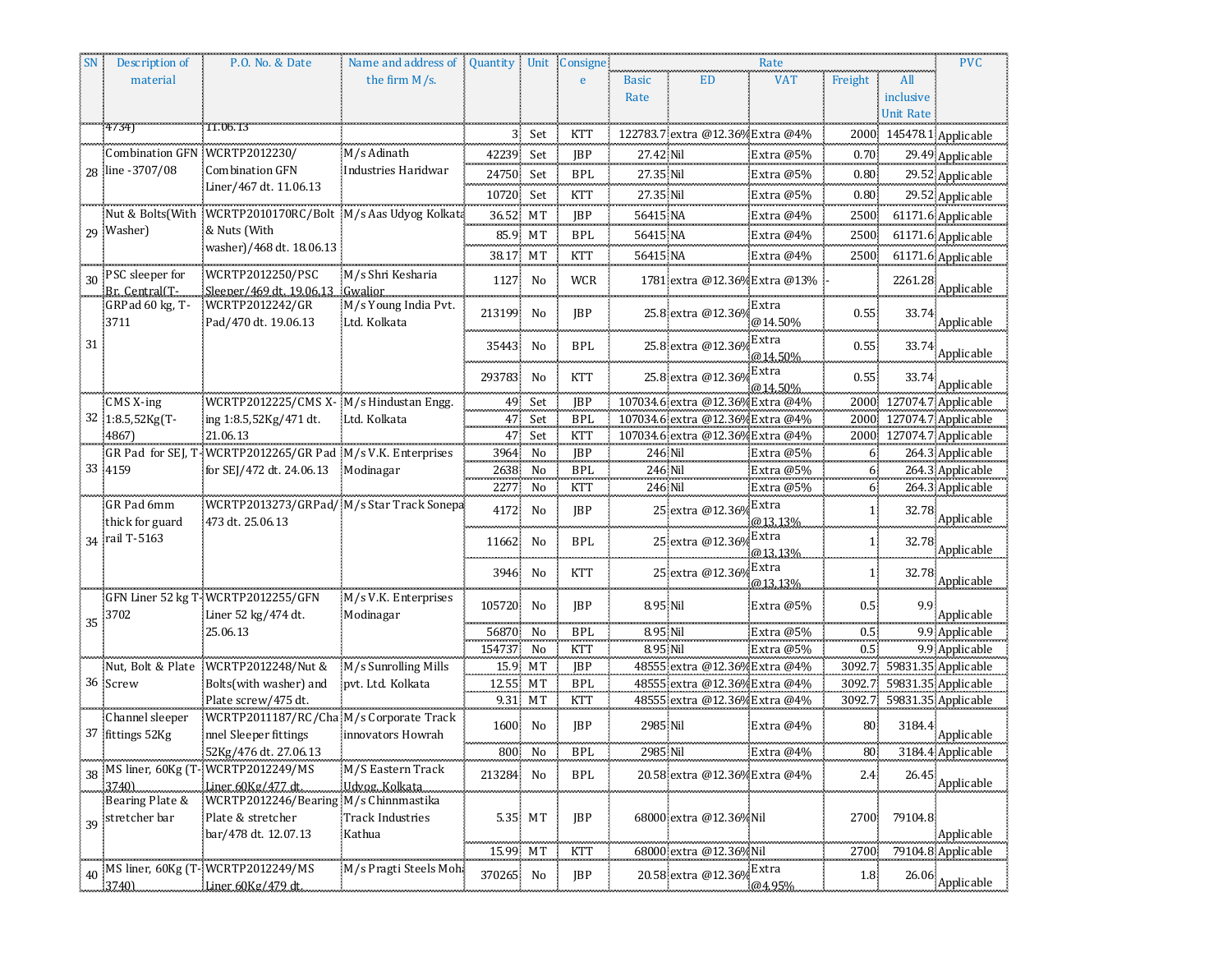|    | Description of          | P.O. No. & Date                                             | Name and address of    | Quantity Unit |         | Consigne   |              |                               | Rate                      |                   |           | <b>PVC</b>                                             |
|----|-------------------------|-------------------------------------------------------------|------------------------|---------------|---------|------------|--------------|-------------------------------|---------------------------|-------------------|-----------|--------------------------------------------------------|
|    | material                |                                                             | the firm $M/s$ .       |               |         | e          | <b>Basic</b> | <b>ED</b>                     | <b>VAT</b>                | Freight           | All       |                                                        |
|    |                         |                                                             |                        |               |         |            | Rate         |                               |                           |                   | inclusive |                                                        |
|    |                         |                                                             |                        |               |         |            |              |                               |                           |                   | Unit Rate |                                                        |
|    |                         | MS liner, 60Kg (T-WCRTP2012249/MS                           | M/s Manish Fotgings    |               |         |            |              |                               |                           |                   |           |                                                        |
|    | 41 3740)                | Liner 60Kg/480 dt.                                          | Pvt. Ltd. Raipur       | 142190 No     |         | <b>BPL</b> |              | 20.58 extra @12.36% Extra @5% |                           | 2.17              | 26.45     | Applicable                                             |
|    |                         | 12.07.13                                                    |                        | 2010186 No    |         | KTT        |              | 20.58 extra @12.36% Extra @5% |                           | 1.76              |           | 26.04 Applicable                                       |
|    |                         | Imp.SEJ, 60 kg T- WCRTP2012222/Imp                          | M/s Bina Metal Way     | 191           | Set     |            |              |                               |                           |                   |           |                                                        |
|    | 42 6922                 |                                                             |                        |               |         | JBP        |              | 94500 extra @12.36% Extra @5% |                           |                   |           | 10000 121489.2 Applicable<br>11200 122689.2 Applicable |
|    |                         | SEJ,60Kg/481 dt.<br>22.07.13                                | Jamshedpur             | 199           | Set     | <b>BPL</b> |              | 94500 extra @12.36% Extra @5% |                           |                   |           |                                                        |
|    |                         |                                                             |                        | 111           | Set     | KTT        |              | 94500 extra @12.36% Extra @5% |                           |                   |           | 11750 123239.2 Applicable                              |
|    |                         | Nut & Bolts(With WCRTP2012247/Nut &                         | M/s Sunrolling Mills   | 80.28 MT      |         | <b>IBP</b> |              | 48551 extra @12.36% Extra @4% |                           |                   |           | 3092.7 59826.68 Applicable                             |
|    | 43 Washer)              | Bolts/482 dt. 22.07.13                                      | pvt. Ltd. Kolkata      | 65.31 MT      |         | <b>BPL</b> |              | 48551 extra @12.36% Extra @4% |                           |                   |           | 3092.7 59826.68 Applicable                             |
|    |                         |                                                             |                        | 40.81 MT      |         | KTT        |              | 48551 extra @12.36% Extra @4% |                           |                   |           | 3092.7 59826.68 Applicable                             |
|    |                         | MS liner, 60Kg (T-WCRTP2012249/MS                           | M/s Stelco Engineer    |               |         |            |              |                               | Extra                     |                   |           |                                                        |
|    | 44 3740)                | Liner 60Kg/483 dt.                                          | Mohali                 | 678800        | No      | JBP        |              | 20.58 extra @12.36%           | @4.95%                    | 1.8               | 26.06     | Applicable                                             |
|    |                         | Imp. SEJ,60Kg(T- WCRTP2012222/Imp.                          | M/s Rahee Track        |               | 38 Set  | <b>JBP</b> |              | 80000 extra @12.36% Extra @4% |                           |                   |           | 9600 103083.5 Applicable                               |
|    | 45 6922)                | SEJ/484 dt. 17.09.13                                        | Technologics Kolkata   |               | 39 Set  | BPL        |              | 80000 extra @12.36% Extra @4% |                           |                   |           | 10000 103483.5 Applicable                              |
|    |                         |                                                             |                        |               | 21 Set  | <b>KTT</b> |              |                               |                           |                   |           | 10800 104283.5 Applicable                              |
|    | GR Pad 60Kg(T-          | WCRTP2012242/GR                                             | M/s Parasnath          | 794694 No     |         | <b>JBP</b> | 34.46 Nil    | 80000 extra @12.36% Extra @4% |                           | 0.80              |           |                                                        |
|    | 46 3711)                | Pad/485 dt. 23.09.13                                        | Enterprises New Delhi  |               | No      | <b>BPL</b> | 34.46 Nil    |                               | Extra $@5\%$<br>Extra @5% | 0.99 <sub>1</sub> |           | 36.98 Applicable                                       |
|    |                         |                                                             |                        | 132114        |         |            | 34.46 Nil    |                               |                           |                   |           | 37.17 Applicable<br>36.98 Applicable                   |
|    |                         |                                                             |                        | 438026        | No      | <b>KTT</b> |              |                               | Extra @5%                 | 0.80              |           |                                                        |
|    | $47$ ERC-Mk-III (T-     | WCRTP2012259/ERC                                            | M/s Royal              | 410478        | No      | <b>JBP</b> |              | 50 extra @12.36% Extra @5%    |                           | 1.25              |           | 60.24 Applicable                                       |
|    | 3701)<br>ERC-Mk-III (T- | III/486 dt. 25.09.13                                        | Infraconstru Kolkata   |               |         |            |              |                               |                           |                   |           |                                                        |
|    | 48 3701)                | WCRTP2012259/ERC<br>III/487 dt. 25.09.13                    | M/s Kalimata Ispat     | 136826        | No      | JBP        |              | 49.61 extra @12.36% Extra @5% |                           | 1.9               | 59.87     | Applicable                                             |
|    |                         |                                                             | Kolkata                | 139188 No     |         | <b>BPL</b> |              | 49.61 extra @12.36% Extra @5% |                           |                   |           |                                                        |
|    |                         |                                                             |                        |               |         |            |              |                               |                           | 2.5               |           | 60.43 Applicable                                       |
| 49 | GR Pad 60Kg(T-          | WCRTP2012242/GR                                             | M/s Adinath            | 657040        | No      | <b>KTT</b> | 34.46 Nil    |                               | Extra @5%                 | $0.8\,$           | 36.98     |                                                        |
|    | 3711)                   | Pad/488 dt. 07.10.13                                        | Industries Haridwar    |               |         |            |              |                               |                           |                   |           | Applicable                                             |
|    | 50 ERC-Mk-III (T-       | WCRTP2012233/ERC                                            | M/s Fabro forge Kolkat | 199017        | No      | <b>BPL</b> |              | 48.89 extra @12.36% Extra @4% |                           | $2.5\,$           |           | 59.63 Applicable                                       |
|    | 3701                    | III/489 dt. 15.10.13                                        |                        | 457793 No     |         | KTT        |              | 48.89 extra @12.36% Extra @4% |                           | 2.7               |           | 59.83 Applicable                                       |
| 51 | GR Pad for D-           | WCRTP2012266/GR Pad M/s V.K. Enterprises                    |                        |               | 171 Set | <b>KTT</b> | 7485 Nil     |                               | Extra @5%                 | 95                | 7954.25   |                                                        |
|    | Switch, T-6068          | for D/Switch/490 dt.                                        | Modinagar              |               |         |            |              |                               |                           |                   |           | Applicable                                             |
|    |                         | GR Pad for 1:12 T WCRTP2012241/GR Pad M/s Royal Elastomars  |                        |               | 66 Set  | <b>JBP</b> |              | 23270 extra @12.36% Extra @5% |                           |                   |           | 225 27678.48 Applicable                                |
|    | 52 out                  | T/out 1 in 12/491 dt.                                       | Raipur                 |               | 69 Set  | <b>BPL</b> |              | 23270 extra @12.36% Extra @5% |                           |                   |           | 290 27743.48 Applicable                                |
|    |                         | 2011.13                                                     |                        |               | 84 Set  | <b>KTT</b> |              | 23270 extra @12.36% Extra @5% |                           |                   |           | 300 27753.48 Applicable                                |
|    |                         | GR Pad for 1:12 T: WCRTP2012241/GR Pad M/s Hold well        |                        |               | 375 Set | JBP        |              | 23300 extra @12.36% Extra @5% |                           |                   |           | 225 27713.88 Applicable                                |
|    | 53 out                  | T/out 1 in 12/492 dt.                                       | components Raipur      | 383           | Set     | <b>BPL</b> |              | 23300 extra @12.36% Extra @5% |                           |                   |           | 290 27778.88 Applicable                                |
|    |                         | 2011.13                                                     |                        |               | 191 Set | <b>KTT</b> |              | 23300 extra @12.36% Extra @5% |                           |                   |           | 300 27788.88 Applicable                                |
|    |                         | GR Pad 52 Kg (T- WCRTP2012267/GR Pad M/s P.K. Techno Delhi) |                        | 70578         | No      | JBP        | 30.95 Nil    |                               | Extra @                   | 0.9 <sub>1</sub>  |           |                                                        |
|    | 3703)                   | /493 dt. 22.11.13                                           |                        |               |         |            |              |                               | 12.50%                    |                   |           | 35.72 Applicable                                       |
| 54 |                         |                                                             |                        |               | 543 No  | BPL        | 30.95 Nil    |                               | ¦Extra @                  | 0.9 <sub>1</sub>  | 35.72     |                                                        |
|    |                         |                                                             |                        |               |         |            |              |                               | 12.50%                    |                   |           | Applicable                                             |
|    |                         |                                                             |                        | 23823 No      |         | <b>KTT</b> | 30.95 Nil    |                               | Extra                     | 0.9 <sub>1</sub>  |           |                                                        |
|    |                         |                                                             |                        |               |         |            |              |                               | @12.50%                   | .                 |           | $35.72^\circ$ Applicable                               |
|    |                         | GR Pad 52 Kg (T- WCRTP2012267/GR Pad M/s P.L. Polymer       |                        | 239966        | No      | <b>JBP</b> | 33.25 Nil    |                               | Extra @ 5 %               | 0.9 <sub>1</sub>  |           | 35.81 Applicable                                       |
|    | 55 3703)                | /494 dt. 22.11.13                                           | Delhi                  | 3083          | No      | <b>BPL</b> | 33.25 Nil    |                               | Extra @ 5 %               | 0.9 <sub>1</sub>  |           | 35.81 Applicable                                       |
|    |                         |                                                             |                        | 87750 No      |         | <b>KTT</b> | 33.25 Nil    |                               | Extra @ 5 %               | 0.9               |           | 35.81 Applicable                                       |
| 56 |                         | Rail Screw(T-4153WCRTP2012261/Rail                          | M/s Rungta Engg        | 9852          | No      | <b>BPL</b> |              | 30.5 extra @12.36% Extra @4%  |                           | 3.00              |           | 38.64 Applicable                                       |
|    |                         | screw/495 dt. 11.12.13                                      | Kolkata                | 661           | No      | KTT        |              | 30.5 extra @12.36% Extra @4%  |                           | 3.00              |           | 38.64 Applicable                                       |
|    |                         |                                                             |                        |               |         |            |              |                               |                           |                   |           |                                                        |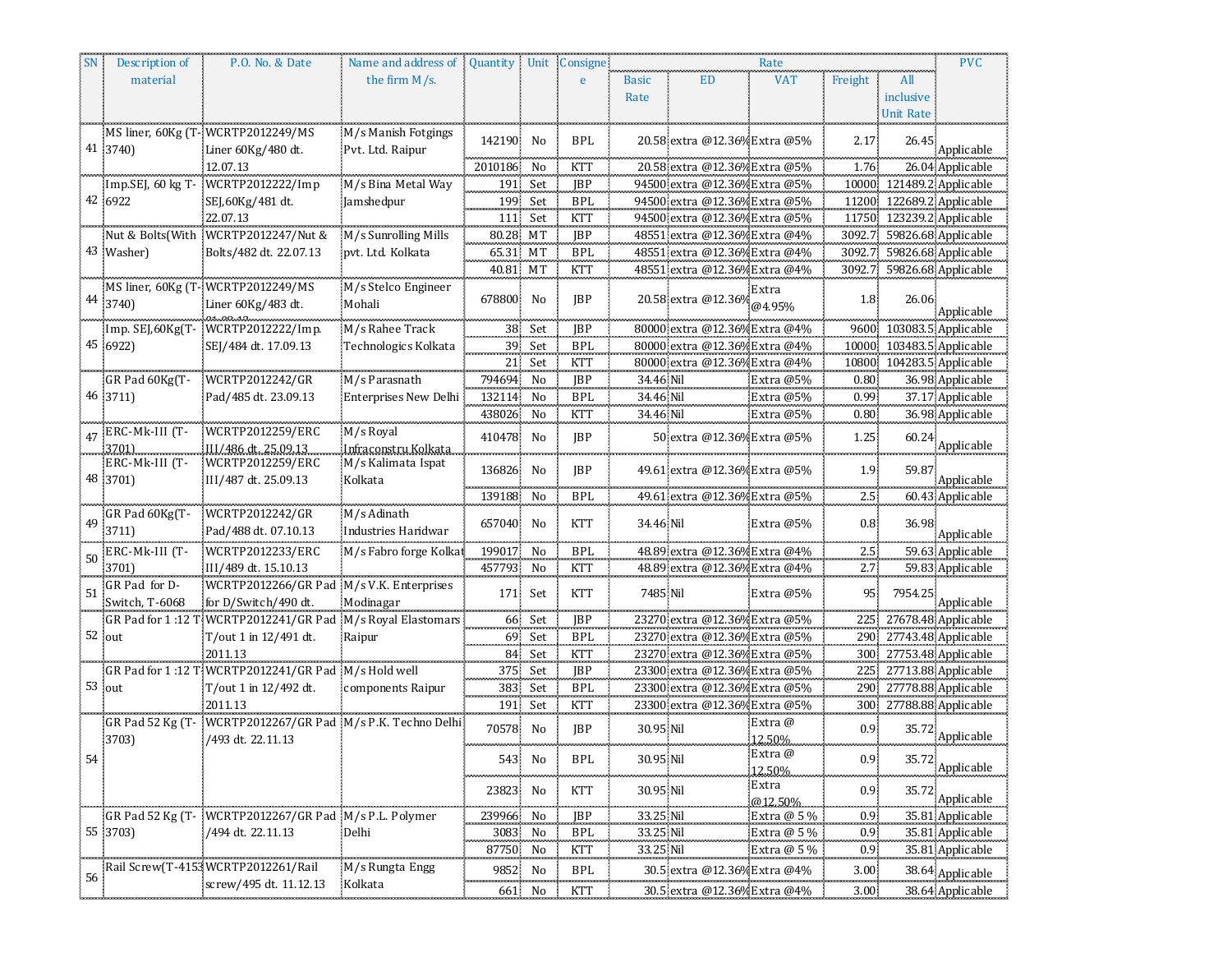|    | Description of                       | P.O. No. & Date                                                              | Name and address of                         |                |          | Quantity Unit Consigne |                          |                                | Rate              |                  |                  | <b>PVC</b>                   |
|----|--------------------------------------|------------------------------------------------------------------------------|---------------------------------------------|----------------|----------|------------------------|--------------------------|--------------------------------|-------------------|------------------|------------------|------------------------------|
|    | material                             |                                                                              | the firm $M/s$ .                            |                |          | e                      | <b>Basic</b>             | <b>ED</b>                      | <b>VAT</b>        | Freight          | All              |                              |
|    |                                      |                                                                              |                                             |                |          |                        | Rate                     |                                |                   |                  | inclusive        |                              |
|    |                                      |                                                                              |                                             |                |          |                        |                          |                                |                   |                  | <b>Unit Rate</b> |                              |
|    | 57 Glued Joint, 60Kg.                | WCRTP2012245/GJ/60K M/s Kushal Engg.<br>g/496 dt. 07.01.14                   | Mumbai                                      | 1626           | No       | <b>JBP</b>             | 8440 Nil                 |                                | Extra @ 5 %       | 3000             | 11862            | Applicable                   |
|    | 58 Glued Joint, 60Kg.                | WCRTP2012245/GJ/60K M/s Ganpati Ind. Pvt.<br>g/497 dt. 07.01.14 Ltd. Kolkata |                                             | 325            | No       | JBP                    | 8600 Nil                 |                                | Inclusive         | $0$ .            | 8600             | Applicable                   |
|    |                                      | 59 Imp.SEJ, 52Kg(T- WCRTP2012274/Imp SEJ M/s Hindustan Engg.                 |                                             | 4 <sup>1</sup> | Set      | <b>KTT</b>             |                          | 91000 extra @12.36% Extra @4%  |                   |                  | 1000 107337      |                              |
|    | .69301<br>Channel sleeper            | 52Kg./498 dt. 16.01.14 Ltd. Kolkata<br>WCRTP2012262/Channel M/s Kalindi Rail |                                             |                |          |                        |                          |                                |                   |                  |                  | Applicable                   |
|    | 60 fittings 60Kg                     | Sleeper fittings 60Kg/499 Udyog Howrah                                       |                                             |                | 2835 Set | JBP                    | 1447 NA                  |                                | Extra @4%         | 60.              | 1564.88          | Applicable                   |
|    |                                      | dt. 16.01.14                                                                 |                                             |                | 2086 Set | BPL                    | 1447 NA                  |                                | Extra $@4\%$      | 60.              |                  | 1564.88 Applicable           |
|    |                                      |                                                                              |                                             | 1720 Set       |          | KTT                    | 1447 NA                  |                                | Extra @4%         | 60.              |                  | 1564.88 Applicable           |
|    | Hook Dog Bolt                        | WCRTP2012264/Hook                                                            | M/s Engineering                             |                | 2.03 MT  | <b>IBP</b>             |                          | 71500 extra @12.36% Extra @4%  |                   | 5000             |                  | 88550.9 Applicable           |
| 61 |                                      | Dog Bolts/500 dt.                                                            | Trade Centre Kilkata                        |                | 9.26 MT  | <b>BPL</b>             |                          | 71500 extra @12.36% Extra @4%  |                   | 4000             |                  | 87550.9 Applicable           |
|    |                                      | 16.01.14                                                                     |                                             |                | 1.18 MT  | KTT                    |                          | 71500 extra @12.36% Extra @4%  |                   | 5000             |                  | 88550.9 Applicable           |
|    | 62 Glued Joint, 60Kg.                | WCRTP2012245/GJ/60K M/s Creative<br>g/501 dt. 03.02.14                       | Engineers Kota                              | 2688           | No       | <b>KTT</b>             | 8460 Nil                 |                                | Extra $@5\%$      | 2445             |                  | $11328^\circ$ Applicable     |
|    | Channel sleeper                      | WCRTP2011187/RC/Cha M/s Premier Sales                                        |                                             |                | 3500 Set | <b>JBP</b>             | 2990 Nil                 |                                | Extra @ 4 %       | 85               |                  | 3194.60 Applicable           |
|    | 63 fittings 60Kg                     | nnel Sleeper fittings                                                        | Agencies Kolkata                            |                | 600 Set  | <b>BPL</b>             | 2990 Nil                 |                                | Extra $@4\%$      | 85               |                  | 3194.60 Applicable           |
|    |                                      | 60Kg/502 dt. 03.02.14                                                        |                                             |                | 933 Set  | <b>KTT</b>             | 2990 Nil                 |                                | Extra $@4\%$      | 85               |                  | 3194.60 Applicable           |
|    | Composite GRSP<br>64 (T-6618)        | WCRTP2013280/Compos M/s Kricom Metal<br>ite Rubber Pad/503 dt.<br>04.02.14   | Casting Pvt. Ltd Delhi                      | 36686 No       |          | KTT                    |                          | 44 NA                          | Extra @<br>13.12% | 1 <sup>1</sup>   | 50.77            | Applicable                   |
|    | Composite GRSP                       | WCRTP2013280/Compos M/s Howrah Forgings                                      |                                             |                |          |                        |                          |                                |                   |                  |                  |                              |
|    | 65 (T-6618)                          | ite Rubber Pad/504 dt.                                                       | Ltd. Kolkata                                | 250000         | No       | <b>BPL</b>             |                          | 40.3 extra @12.369             | Extra @           | 0.1              | 51.49            |                              |
|    |                                      | 04.02.14                                                                     |                                             |                |          |                        |                          |                                | 13.50%            |                  |                  | Applicable                   |
| 66 | GR Pad 52 Kg (T-                     | WCRTP2012267/GR Pad M/s Adinath                                              |                                             | 47250          | No       | <b>KTT</b>             | 33.25 Nil                |                                | Extra @ 5 %       | 0.9 <sub>1</sub> |                  | 35.81 Applicable             |
|    | 37031<br>ERC-Mk-III (T-              | /505 dt. 04.02.14<br>WCRTP2012259/ERC                                        | Industries Haridwar<br>M/s Calcutta Springs | 417566         | No       | <b>BPL</b>             |                          | 49.8 extra @12.36% Extra @4%   |                   | $2.5^{\circ}$    |                  | 60.69 Applicable             |
|    | 67 3701)                             | III/506 dt. 04.02.14                                                         | Ltd. Kolkata                                | 885255.        | No       | KTT                    |                          | 49.8 extra @12.36% Extra @4%   |                   | 2.25.            |                  | 60.44 Applicable             |
|    | GRSP 10mm                            | WCRTP2013272/GR                                                              | M/s Vinar Rubber                            |                |          |                        |                          |                                | Extra @ 14        |                  |                  |                              |
|    | thick steel                          | Pad/507 dt. 05.02.14                                                         | Udyog Saraikela                             | 7670           | No.      | BPL                    | 109 Nil                  |                                |                   | 4.75             |                  | 129.01 Applicable            |
|    | 68 channel sleeper                   |                                                                              | Kharsawan                                   | 4172           | No       | <b>JBP</b>             | 109 Nil                  |                                | Extra @ 14        | 4.75             |                  | 129.01 Applicable            |
|    |                                      |                                                                              |                                             | 9010           | No       | KTT                    | 109 Nil                  |                                | Extra @ 14        | 5.5:             |                  | 129.76 Applicable            |
|    | GRSP 10mm<br>thick steel             |                                                                              |                                             | 7424           | No       | BPL                    | 104.59 Nil<br>104.59 Nil |                                | Extra @ 14        | 4.5              |                  | 123.74 Applicable            |
|    |                                      |                                                                              |                                             | 5078           | No       | <b>KTT</b>             |                          |                                | Extra @ 14        | 5.5 <sub>1</sub> |                  | 124.73 Applicable            |
|    | 69 3740)                             | MS liner, 60 Kg (T:WCRTP2012249/MS<br>Liner 60Kg / 508 dt.                   | M/S Surya Alloy<br>Industries Ltd. Kolkata. | 249414         | No       | JBP                    |                          | 20.58 extra @12.36% Extra @4%  |                   | 1.95             |                  | 26 Applicable                |
|    |                                      | 10.02.14                                                                     |                                             | 477920 No      |          | <b>KTT</b>             |                          | 20.58 extra @12.36% Extra @4%  |                   |                  |                  | 26.05 Applicable             |
|    | : Imp. SEJ, 52 Kg<br>$70^{(T-6930)}$ | WCRTP2012274/Imp SEI M/s Bina Metal Way<br>52Kg./509 dt. 17.02.14            | Jamshedpur                                  |                | 43 Set   | JRF                    |                          | 96805 extra @12.36% Extra @ 5% |                   |                  |                  | 7600 121808.6 Applicable     |
|    |                                      |                                                                              |                                             |                | 172 Set  | <b>BPL</b>             |                          | 96805 extra @12.36% Extra @ 5% |                   |                  |                  | 9600 123808.6 Applicable     |
|    |                                      |                                                                              |                                             |                | 24 Set   | KTT                    |                          | 96805 extra @12.36% Extra @ 5% |                   |                  |                  | 13200 127408.6 Applicable    |
|    | ERC-J (T-4158)                       | WCRTP2013285/ERC-                                                            | M/s Kalimata Ispat                          | 121034 No      |          | JBP                    |                          | 49.21 extra @12.36% Extra @ 5% |                   | 1.8              |                  | 59.86 Applicable             |
| 71 |                                      | J/510 dt. 18.02.14                                                           | Kolkata                                     | 278210 No      |          | KTT                    |                          | 49.21 extra @12.36% Extra @ 5% |                   | 2.7              |                  | 60.76 Applicable             |
|    |                                      | 72 GR Pad 52 Kg (T- WCRTP2012267/GR Pad M/s Shri Radha                       |                                             | 159977 No      |          |                        |                          | 27.54 extra @12.36% Extra @    |                   |                  |                  |                              |
|    | 3703                                 | /511 dt. 03.03.14                                                            | Polymers Nagpur                             |                |          | JBP                    |                          |                                | $12.50\%$         | 1,               |                  | $35.81\text{\AA}$ Applicable |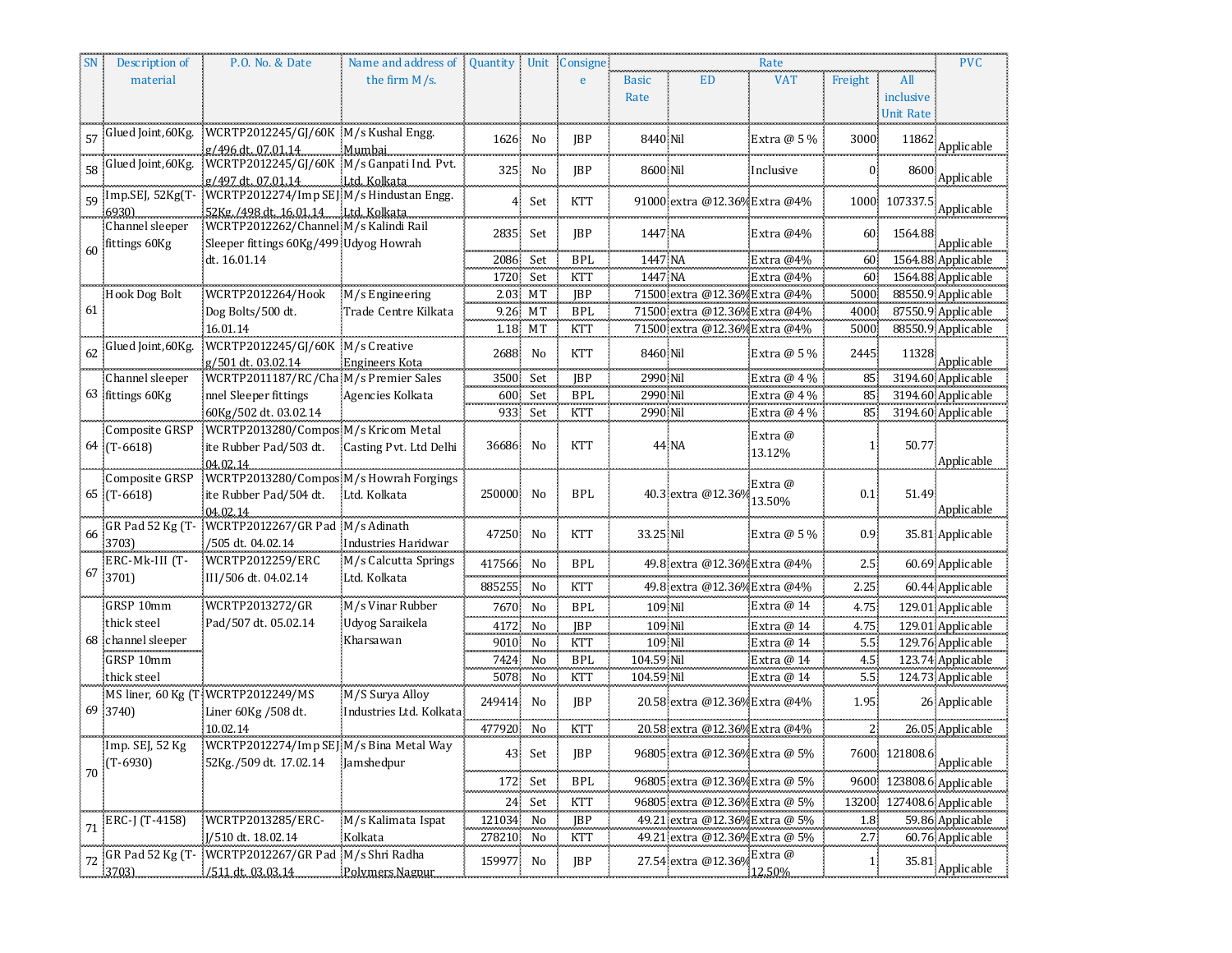|    | Description of        | P.O. No. & Date                                                    | Name and address of 3   | Quantity Unit |         | Consigne   | Rate         |                                   |              |         |           | <b>PVC</b>               |
|----|-----------------------|--------------------------------------------------------------------|-------------------------|---------------|---------|------------|--------------|-----------------------------------|--------------|---------|-----------|--------------------------|
|    | material              |                                                                    | the firm $M/s$ .        |               |         | e          | <b>Basic</b> | ED                                | <b>VAT</b>   | Freight | All       |                          |
|    |                       |                                                                    |                         |               |         |            | Rate         |                                   |              |         | inclusive |                          |
|    |                       |                                                                    |                         |               |         |            |              |                                   |              |         | Unit Rate |                          |
|    | <b>Shallow Depth</b>  | WCRTP2013288/Shallow M/s Vishal Nirmiti                            |                         |               |         |            |              |                                   |              |         |           |                          |
|    | 73 PSC (T-4852)       | Depth PSC /512 dt.                                                 | Pvt. Ltd. Bankhedi      | 3000 No       |         | WCR        |              | 1921.38 extra @12.36% Extra @ 13% |              |         | 2439.51   |                          |
|    |                       | 11.03.14                                                           |                         |               |         |            |              |                                   |              |         |           | Applicable               |
|    |                       | Glued Joint, 52 Kg. WCRTP2012254/GJ/513 M/s Ked Sati Iron and      |                         | 225           | No      | JBP        | 5300 Nil     |                                   | Nil          | 2000    |           | 7300 Applicable          |
| 74 |                       | dt. 11.03.14                                                       | Steel Kolkata           | 155.          | No      | <b>BPL</b> | 5300 Nil     |                                   | Nil          | 2000    |           | 7300 Applicable          |
|    |                       |                                                                    |                         | 98.           | No      | KTT        | 5300 Nil     |                                   | Nil          | 2000    |           | 7300 Applicable          |
|    | Imp. SEJ 52 Kg        | WCRTP2013274/Imp SEJ M/s Rahee Track                               |                         | 6.            | No      | <b>IBP</b> |              | 81000 extra @12.36% Extra @ 4%    |              |         |           | 9100 103752.1 Applicable |
|    | $(T-6930)$            | 52Kg / 514 dt. 18.03.14 Technologics Kolkata                       |                         |               |         | <b>BPL</b> |              |                                   |              |         |           | 9500 104152.1 Applicable |
|    |                       |                                                                    |                         |               | 34 No   |            |              | 81000 extra @12.36% Extra @ 4%    |              |         |           |                          |
|    |                       |                                                                    |                         |               | 2014-15 |            |              |                                   |              |         |           |                          |
|    | CMS $X$ -ing 1:12,    | WCRTP2012240/CMS X- M/s Orient Steel and                           |                         |               | 11 Set  | JBP        |              | 12100 extra @12.36% Extra @4%     |              |         |           | 3500 145478.1 Applicable |
|    | 52 Kg (T-4734)        | ing 1:12,52Kg/515 dt.                                              | Industries Ltd. Kolkata |               | 10 Set  | <b>BPL</b> |              | 12100 extra @12.36% Extra @4%     |              |         |           | 3500 145478.1 Applicable |
|    |                       | 02.04.14                                                           |                         |               |         | KTT        |              | 12100 extra @12.36% Extra @4%     |              |         |           | 3500 145478.1 Applicable |
|    |                       | Glued Joint, 52 Kg.; WCRTP2012254/GJ/60K M/s Shrinivasa            |                         |               | 5 Set   |            |              |                                   |              |         |           |                          |
|    | $(T-5361)$            |                                                                    |                         | 677.          | No      | <b>IBP</b> | 8050         | Nil                               | Extra @ 5 %  | 2309.50 |           | 10762 Applicable         |
|    |                       | g/516 dt. 12.05.14                                                 | Enterprises             |               |         |            |              |                                   |              |         |           |                          |
|    | ERC-J (T-4158)        | WCRTP2013285/ERC-                                                  | M/s Kalimata Ispat      | 52378 No      |         | KTT        |              | 49.89 extra @12.36% Extra @ 5%    |              | 1.00    |           | 59.86 Applicable         |
|    | PSC T/Out             | I/517 dt. 19.05.14<br>WCRTP2013292/PSC T-                          | Kolkata<br>VNPL, Nagpur |               |         |            |              |                                   |              |         |           |                          |
|    | sleepers 1:8.5 T-     | out/518 dt. 30.05.14                                               |                         |               | 75 Set  | <b>WCR</b> |              | 217105 extra @12.36% Extra @13%   |              |         |           | 275652.4 Applicable      |
|    |                       |                                                                    |                         |               |         |            |              |                                   |              |         |           |                          |
| 5  | PSC T/Out             | WCRTP2013292/PSC T-                                                | M/s Donypolo Udyog      |               | 105 Set | <b>WCR</b> |              | 217105 extra @12.36% Extra @13%   |              |         |           | 275652.4 Applicable      |
|    | sleepers 1:8.5 T-     | out/519 dt. 30.05.14                                               | Ltd., New Delhi         |               |         |            |              |                                   |              |         |           |                          |
|    | Composite GRSP        | WCRTP2013280/Compos M/s D.K. Steels                                |                         | 739520 No     |         | BPL        |              | 39.2 extra @12.36%                | Extra @      | 1.50    |           | 51.49 Applicable         |
|    | $(T - 6618)$          | ite Rubber Pad/520 dt.<br>WCRTP2012274/Imp SEJ M/s Bina Metal Way  | Kolkata                 |               |         |            |              | 83800 extra @12.36% Extra @ 5%    | 13.50%       |         |           |                          |
|    | Imp. SEJ, 52 Kg       |                                                                    |                         |               | 8 Set   | <b>IBP</b> |              |                                   |              |         |           | 3000 101865.6 Applicable |
|    | $(T-6930)$            | 52Kg./521 dt. 27.06.14                                             | Jamshedpur              |               | 23 Set  | <b>BPL</b> |              | 83800 extra @12.36% Extra @ 5%    |              |         |           | 5300 104165.6 Applicable |
|    |                       |                                                                    |                         |               | 4 Set   | <b>KTT</b> |              | 83800 extra @12.36% Extra @ 5%    |              |         |           | 7500 106365.6 Applicable |
|    |                       | Glued Joint, 60 Kg. WCRTP2012245/GJ/60K M/s Chhunnmastika          |                         |               | 217 No  | <b>IBP</b> |              | 6452.47 extra @12.36%             | Nil          | 1350    |           |                          |
|    |                       | g/522 dt. 01.07.14 Track Industries                                |                         |               |         |            |              |                                   |              |         |           | 8600 Applicable          |
|    | Derailing Switch      | WCRTP2013278/Derailin M/s Chhunnmastika                            |                         |               |         |            |              |                                   |              |         |           |                          |
|    | 1:8.5, 52 Kg (T-      | g switch 1:8.5,52Kg/523 Track Industries                           |                         |               | 9 Set   | <b>KTT</b> | 57671.46     | Nil                               | Extra $@5\%$ | 2750    |           |                          |
|    | 58361                 | dt. 01.07.14                                                       | Kathua                  |               |         |            |              |                                   |              |         |           | 63305.03 Applicable      |
|    | Curved Switch         | WCRTP2013278/Curved M/s R.V. Rail                                  |                         |               | 107 Set | JBP        |              | 56400 extra @12.36% Extra @ 5%    |              |         |           | 4850 71389.59 Applicable |
|    | 1:8.5, 52 Kg          | switch 1:8.5,52Kg/524 dt. Products Kolkata                         |                         | 95            | Set     | <b>BPL</b> |              | 56400 extra @12.36% Extra @ 5%    |              |         |           | 7000 73539.59 Applicable |
|    |                       | 01.07.14                                                           |                         |               | 85 Set  | <b>KTT</b> |              | 56400 extra @12.36% Extra @ 5%    |              |         |           | 7800 74339.59 Applicable |
|    | Curved Switch         | WCRTP2013270/Curved M/s Cemcon Track                               |                         |               |         |            |              |                                   |              |         |           |                          |
|    | 1:12, 60 Kg           | switch 1:12,60Kg/525 dt. Industries Gohana                         |                         |               | 3 Set   | KTT        | 103933       | Nil                               | Extra $@5\%$ | 5500    |           |                          |
|    |                       | 03.07.14                                                           |                         |               |         |            |              |                                   |              |         |           | 114629.7 Applicable      |
|    | 12 Curved Switch      | WCRTP2013277/Curved M/s R.V. Rail                                  |                         |               | 121 Set | <b>BPL</b> |              | 56500 extra @12.36% Extra @ 5%    |              |         |           | 7900 74557.57 Applicable |
|    | 1:8.5, 60 Kg          | switch 1:8.5,60Kg/526 dt. Produvts Kolkata                         |                         |               | 50 Set  | <b>KTT</b> |              | 56500 extra @12.36% Extra @ 5%    |              |         |           | 8700 75357.57 Applicable |
|    | 13 Derailing Switch   | WCRTP2013277/Derailin M/s Cemcon Track                             |                         |               |         |            |              |                                   |              |         |           |                          |
|    | 1:8.5, 60 $Kg$        | g switch 1:8.5,60Kg/527 Industries Gohana                          |                         |               | 7 Set   | <b>KTT</b> | 59254        | Nil                               | Extra $@5\%$ |         |           | 3000 65216.70 Applicable |
|    | 14 SEJ 60 Kg (T-      | dt. 03.07.14<br>WCRTP2013279/SEJ,60K M/s Chhunnmastika             |                         |               |         |            |              |                                   |              |         |           |                          |
|    |                       |                                                                    |                         |               | 12 Set  | <b>KTT</b> | 43300        | Nil                               | Nil          |         |           | 6500 49800.00 Applicable |
|    | 4165)<br>15 PSC T/Out | g/528 dt. 15.07.14<br>WCRTP2013292/PSC T- Shri Keshria, Gwalior    | . Track Industries      |               |         |            |              |                                   |              |         |           |                          |
|    |                       |                                                                    |                         |               | 28 Set  | <b>WCR</b> |              | 217105 extra @12.36% Extra @13%   |              |         |           | 275652.39 Applicable     |
|    |                       | 16 Glued Joint, 60 Kg.: WCRTP2012245/GJ/60K M/s Ganpati Industrial |                         |               | 98 No   | <b>BPL</b> | 8600         | Nil                               | Incl.        | 0.      |           | 8600 Applicable          |
|    |                       |                                                                    |                         |               |         |            |              |                                   |              |         |           |                          |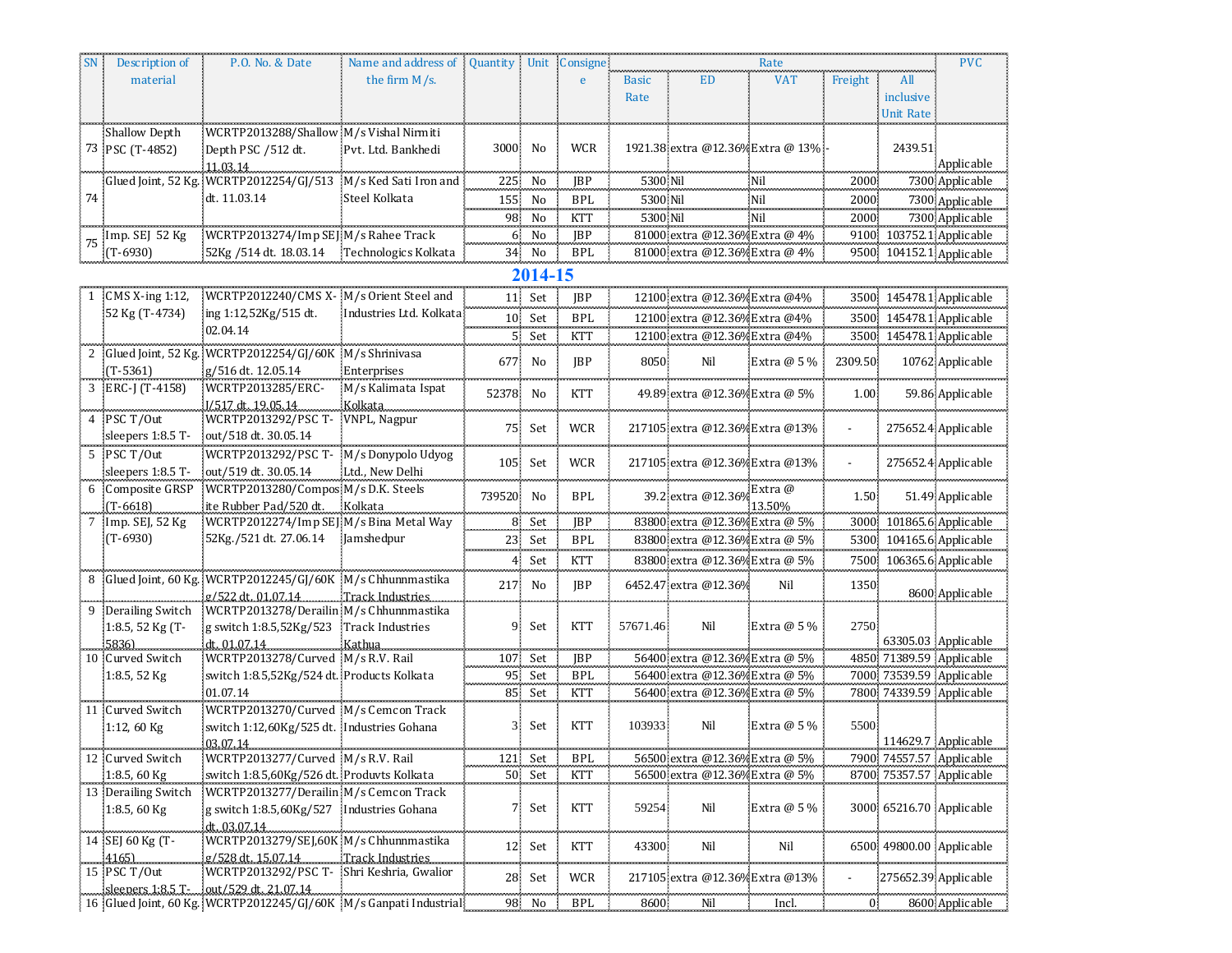| <b>SN</b> | Description of                    | P.O. No. & Date                                                              | Name and address of                    |                  |                       | Quantity Unit Consigne   |              |                                          | Rate         |                  |                  | <b>PVC</b>                         |
|-----------|-----------------------------------|------------------------------------------------------------------------------|----------------------------------------|------------------|-----------------------|--------------------------|--------------|------------------------------------------|--------------|------------------|------------------|------------------------------------|
|           | material                          |                                                                              | the firm M/s.                          |                  |                       | e                        | <b>Basic</b> | <b>ED</b>                                | <b>VAT</b>   | Freight          | All              |                                    |
|           |                                   |                                                                              |                                        |                  |                       |                          | Rate         |                                          |              |                  | inclusive        |                                    |
|           |                                   |                                                                              |                                        |                  |                       |                          |              |                                          |              |                  | <b>Unit Rate</b> |                                    |
|           |                                   | g/530 dt. 25.07.14                                                           | Pvt. Ltd. Kolkata                      | 359              | No                    | KTT                      | 8600         | Nil                                      | Incl.        | 0                |                  | 8600 Applicable                    |
|           |                                   | 17 Glued Joint, 60 Kg.: WCRTP2012245/GJ/60K M/s Kushal                       |                                        | 293              | No                    | <b>BPL</b>               | 8139         | Nil                                      | Extra $@5\%$ |                  |                  | 3140 11686.050 Applicable          |
|           |                                   | g/531 dt. 25.07.14                                                           | Engineering Mumbai                     |                  |                       |                          |              |                                          |              |                  |                  |                                    |
|           |                                   | 18 GR Pad for 1 in 12 WCRTP2012241/GR                                        | M/s Paramount                          |                  |                       |                          |              |                                          | Extra @      |                  |                  |                                    |
|           |                                   | Turn-out (T-4218 Pad/T/out 1 in 12/532                                       | Rubber Industries,                     |                  | 288 Set               | KTT                      |              | 21625.57 extra @12.36%                   | 13.13%       |                  |                  | 300 27788.88 Applicable            |
|           | to 42201                          | dt. 05.08.14<br>19 M.S. Screw clamp WCRTP2013282/Screw                       | Faridabad.<br>M/s Premier Sales        | 1000 No          |                       | JBP                      | 810          | Nil                                      | Extra @ 5%   | 37.              |                  | 887.50 Applicable                  |
|           |                                   | for Fish Plate (T- clamp/533 dt. 14.08.14                                    | Agencies Kolkata                       | 2400 No          |                       | <b>BPL</b>               | 810          | Nil                                      | Extra @ 5%   | 28               |                  | 878.50 Applicable                  |
|           | 5856)                             |                                                                              |                                        | 6823 No          |                       | <b>KTT</b>               | 810.         | Nil                                      | Extra @ 5%   | 28               |                  | 878.50 Applicable                  |
|           |                                   |                                                                              |                                        |                  |                       |                          |              |                                          |              |                  |                  |                                    |
|           | 20 CMS X-ing 1:12,                | WCRTP2013291/CMS X-M/s Titagarh Wagon                                        |                                        |                  | 30 Set                | <b>IBP</b>               |              | 145000 extra @12.36% Extra @5%           |              |                  |                  | 1626 172694.10 Applicable          |
|           | 60 Kg (T-4220)                    | ing 1:12,60Kg/534 dt.<br>25.08.14                                            | Ltd. Kolkata                           |                  | 88 Set                | <b>BPL</b>               |              | 145000 extra @12.36% Extra @5%           |              |                  |                  | 2083 173151.10 Applicable          |
|           |                                   |                                                                              |                                        |                  | 62 Set                | KTT                      |              | 145000 extra @12.36% Extra @5%           |              |                  |                  | 2200 173268.10 Applicable          |
|           | 21 M.S. Liner 52 Kg               | WCRTP2013293/M.S.                                                            | M/s India Metals,                      | 459116 No        |                       | <b>BPL</b>               |              | 21.14 extra @12.36% Extra @ 4%           |              | 1.36             | 26.06            | Applicable                         |
|           | $(T-3738)$                        | Liner 52 Kg/535 dt.                                                          | Chandigarh.                            |                  |                       |                          |              |                                          |              |                  |                  |                                    |
|           |                                   | 22 Glued Joint, 52 Kg. WCRTP2012254/GJ/536 M/s Dynamic                       |                                        | 451.             | No                    | <b>JBP</b>               | 10762        | Nil                                      | Extra @ 5 %  | Inclusive        |                  | 10762 Applicable                   |
|           | $(T-5361)$                        | dt. 11.09.14                                                                 | <b>Engineers Kota</b>                  |                  | 311 No                | <b>BPL</b>               | 8000         | Nil                                      | Extra @ 5 %  | 2319.00          |                  | 10719 Applicable                   |
|           |                                   |                                                                              |                                        |                  | 494 No                | KTT                      | 8010         | Nil                                      | Extra @ 5%   |                  |                  | 2260.00 10670.50 Applicable        |
|           |                                   | 23 Glued Joint, 52 Kg. WCRTP2012254/GJ/537 M/s Chhinmastika                  |                                        |                  | 151 No                | JBP                      |              | 5750 extra @12.36%                       | Nil          | 1100.00          |                  | 7560 Applicable                    |
|           | $(T-5361)$                        | dt. 11.09.14                                                                 | <b>Track Industries</b>                |                  | 104 No                | <b>BPL</b>               |              | 8000 extra @12.36%<br>8010 extra @12.36% | Nil          | 1100.00          |                  | 7560 Applicable                    |
|           | 24 M.S. Liner 52 Kg               | WCRTP2013293/M.S.                                                            | Kathua<br>M/s Stelco Engineers,        | 66.<br>58354     | No<br>No              | <b>KTT</b><br><b>JBP</b> |              | 21.14 extra @12.36% Extra @              | Nil          | 1100.00:<br>1.55 | 26.48            | 7560 Applicable<br>Applicable      |
|           | $(T-3738)$                        | Liner 52 Kg/538 dt.                                                          | Mohali.                                |                  |                       |                          |              |                                          |              |                  |                  |                                    |
|           |                                   | 22.09.14                                                                     |                                        | 153038<br>سيستعد | N <sub>0</sub>        | <b>BPL</b><br>سيستعد     |              | 20.95 extra @12.36% Extra @              |              | 1.36             | 26.06            | Applicable                         |
|           |                                   |                                                                              |                                        | 131586 No        |                       | KTT                      |              | 21.14 extra @12.36% Extra @              |              | 1.03             | 25.96            | Applicable                         |
|           | 25 M.S. Liner 52 Kg               | WCRTP2013293/M.S.                                                            | M/s Indiana Track                      | 87531 No         |                       | JBP                      |              | 21.14 extra @12.36% Extra @              |              | 1.55             | 26.48            | Applicable                         |
|           | $(T-3738)$                        | Liner 52 Kg/539 dt.                                                          | Mohali                                 | 153038 No        |                       | <b>BPL</b>               |              | 20.95 extra @12.36% Extra @              |              | 1.36             | 26.06            | Applicable                         |
|           |                                   | 22.09.14                                                                     |                                        | 87723 No         |                       | <b>KTT</b>               |              | 21.14 extra @12.36% Extra @              |              | 1.03             | 25.96            | Applicable                         |
|           |                                   | 26 Glued Joint, 52 Kg. WCRTP2012254/GJ/540                                   | M/s Calcutta Springs                   |                  | 453 No                | BPL                      |              | 7120 extra @12.36% Extra @ 5 %           |              | 2319.00          |                  | 10719 Applicable                   |
|           | $(T-5361)$                        | dt. 22.09.14                                                                 | Ltd. Kolkata                           |                  |                       |                          |              |                                          |              |                  |                  |                                    |
|           | 27 ERC MK-III                     | WCRTP2013290/ERC-                                                            | M/s Kalimata Ispat                     | 345486 No        |                       | <b>JBP</b>               |              | 50.9 extra @12.36% Extra @ 5 %           |              | 2.20             |                  | 62.25 Applicable                   |
|           |                                   | III/541 dt.01.10.2014                                                        | Kolkata                                |                  |                       |                          |              |                                          |              |                  |                  |                                    |
|           | 28 ERC MK-III                     | WCRTP2013290/ERC-                                                            | M/s Royal                              | 1036411 No       |                       | JBP                      |              | 51.75 extra @12.36% Extra @ 5 %          |              | 1.25             |                  | 62.3 Applicable                    |
|           |                                   | III/541 dt.01.10.2014                                                        | Infraconstru Kolkata                   |                  |                       |                          |              |                                          |              |                  |                  |                                    |
|           | $(T-2571)$                        | 29 Glued Joint, 60 Kg. WCRTP2012245/GJ/60K M/s Shivom<br>g/543 dt.01.10.2014 | Enterprises, New                       | 537.             | 140 Nos<br><b>Nos</b> | <b>BPL</b><br>KTT        | 6500<br>6500 | Nil<br>Nil                               | Inc.<br>Inc. | 1530<br>1430     |                  | 8355 Applicable<br>8255 Applicable |
|           |                                   |                                                                              |                                        |                  |                       | مستسعين                  |              |                                          |              |                  |                  |                                    |
|           |                                   | 30 Glued Joint, 60 Kg. WCRTP2012245/GJ/52<br>kg/544 dt. 28.11.14             | M/s. India Thermit                     | 1411 No          |                       | <b>BPL</b>               |              | 8316 extra @12.36% Extra @ 5 %           |              |                  |                  | 1875.00 11686.05 Applicable        |
|           | $(T-2572)$<br>M.S. Liner 60 Kg    |                                                                              | Corporation Ltd.,<br>M/S Eastern Track | 101299           | No                    | <b>JBP</b>               |              | 21.90 extra @12.36% Extra @ 5%           |              | 1.50             | 27.33            | Applicable                         |
| 31        | $(T-3740)$                        | WCRTP2013295/M.S.<br>Liner 60 Kg/545 dt.                                     | Udyog, Kolkata                         |                  |                       |                          |              |                                          |              |                  |                  |                                    |
|           |                                   | 08.12.14                                                                     |                                        | munni<br>51035   | No                    | <b>KTT</b>               |              | 21.90 extra @12.36% Extra @ 5%           |              | 2.00             | 27.83            | Applicable                         |
|           | 32 M.S. Liner 60 Kg               | WCRTP2013295/M.S.                                                            | M/s Stelco Engineers,                  | 657805           | No                    | <b>BPL</b>               |              | 25.83 Inclusive                          | Inclusive    | $1.70 -$         | 27.53            | Applicable                         |
|           | $(T-3740)$                        | Liner 60 Kg/546 dt.                                                          | Mohali.                                |                  |                       |                          |              |                                          |              |                  |                  |                                    |
|           | 33 M.S. Liner 60 Kg               | WCRTP2013295/M.S.                                                            | M/s Pragti Steels                      | 657805 No        |                       | <b>BPL</b>               |              | 25.83 Inclusive                          | Inclusive    | 1.7 <sub>1</sub> | 27.53            | Applicable                         |
|           | $(T-3740)$                        | Liner 60 Kg/547 dt                                                           | Mohali                                 |                  |                       |                          |              |                                          |              |                  |                  |                                    |
|           | 34 M.S. Liner 60 Kg<br>$(T-3740)$ | WCRTP2013295/M.S.<br>Liner 60 Kg/548 dt.                                     | M/s Indiana Track<br>Mohali            | 657805 No        |                       | <b>BPL</b>               |              | 25.83 Inclusive                          | Inclusive    | 1.7              | 27.53            | Applicable                         |
|           |                                   |                                                                              |                                        |                  |                       |                          |              |                                          |              |                  |                  |                                    |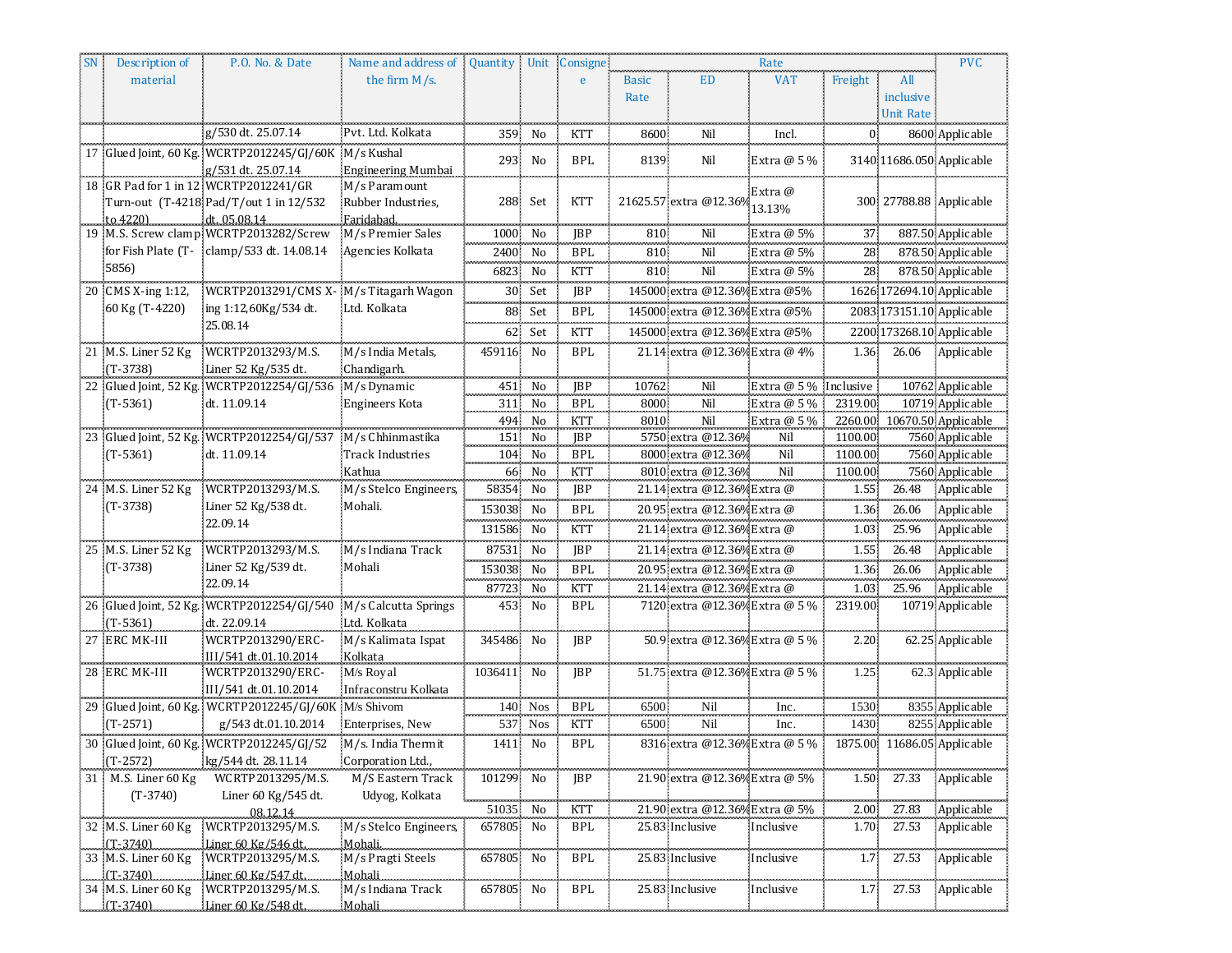|    | Description of                          | P.O. No. & Date                                           | Name and address of    | Quantity Unit Consigne |          |            |                      |                                  | Rate                   |                   |                  | <b>PVC</b>                           |
|----|-----------------------------------------|-----------------------------------------------------------|------------------------|------------------------|----------|------------|----------------------|----------------------------------|------------------------|-------------------|------------------|--------------------------------------|
|    | material                                |                                                           | the firm M/s.          |                        |          | e          | <b>Basic</b>         | <b>ED</b>                        | <b>VAT</b>             | Freight           | All              |                                      |
|    |                                         |                                                           |                        |                        |          |            | Rate                 |                                  |                        |                   | inclusive        |                                      |
|    |                                         |                                                           |                        |                        |          |            |                      |                                  |                        |                   | <b>Unit Rate</b> |                                      |
| 35 | CMS X-ing 1:12,                         | WCRTP2013291/CMS X- M/s Voestapine VAE                    |                        |                        | 19 Set   | <b>IBP</b> |                      | 145000 extra @12.36% Extra @5%   |                        |                   |                  | 1626 172694.10 Applicable            |
|    | 60 Kg (T-4220)                          | ing 1:12,60Kg/549 dt.                                     | VKN, India Pvt. Ltd.   |                        | 58 Set   | <b>BPL</b> |                      | 145000 extra @12.36% Extra @5%   |                        |                   |                  | 2083 173151.10 Applicable            |
|    |                                         | 16.12.14                                                  | Dehli.                 |                        | 40 Set   | <b>KTT</b> |                      | 145000 extra @12.36% Extra @5%   |                        |                   |                  | 2200 173268.10 Applicable            |
|    | 36 M.S. Liner 60 Kg                     | WCRTP2013295/M.S.                                         | M/s Stelco Engineers,  | 151249                 | No       | <b>BPL</b> |                      | 21.90 extra @12.36% Extra @ 5%   |                        | 1.50              | 27.33            | Applicable                           |
|    | $(T-3740)$                              | Liner 60 Kg/550 dt.                                       | Mohali.                |                        |          |            |                      |                                  |                        |                   |                  |                                      |
| 37 | 6.2 mm thick                            | WCRTP2014299/compos M/s Avadh Rubber,                     |                        | 105978                 | No       | <b>BPL</b> |                      | 40.00 extra @12.36%              | Extra @                | 1.10              | 52.56            |                                      |
|    | composit GRSP(T-                        | ite rubber pad/551 dt. Lucknow.                           |                        |                        |          |            |                      |                                  | 14.50%                 |                   |                  | Applicable                           |
|    | 6618)                                   | 07.01.15                                                  |                        | 208607                 | No       | <b>KTT</b> |                      | 52.11 Inclusive                  | Inclusive              | $0.00 -$          | 52.11            | Applicable                           |
| 38 | 6.2 mm thick                            | WCRTP2014299/compos M/s Howrah Forging                    |                        | 144283                 | No       | JBP        |                      | 40.00 extra @12.369              | Extra @                | 1.00 <sub>1</sub> | 52.46            | Applicable                           |
|    | composit GRSP(T-                        | ite rubber pad/552 dt. Ltd., Kolkata.                     |                        |                        |          |            |                      |                                  | 14.50%                 |                   |                  |                                      |
|    | 6618)                                   | 19.01.15                                                  |                        | 158966                 | No       | <b>BPL</b> |                      | 40.00 extra @12.369              | Extra @                | 1.10              | 52.56            | Applicable                           |
|    |                                         |                                                           |                        |                        |          |            |                      |                                  | 14.50%                 |                   |                  |                                      |
|    | 39 6.2 mm thick                         | WCRTP2014299/compos M/s Holdwell                          |                        | 63654                  | No       | JBP        |                      | 37.30 extra @12.36% Extra @ 5%   |                        | $0.50 -$          | 44.50            | Applicable                           |
|    |                                         | composit GRSP(T-ite rubber pad/553 dt.                    | Components Pvt. Ltd.,  | 46754                  | No       | <b>BPL</b> |                      | 37.30 extra @12.36% Extra @ 5%   |                        | 0.50              | 44.50            | Applicable                           |
|    | 6618                                    | 30.02.15                                                  | Raipur                 | 61355                  | No       | <b>KTT</b> |                      | 37.30 extra @12.36% Extra @ 5%   |                        | 0.50 <sub>1</sub> | 44.50            | Applicable                           |
|    |                                         |                                                           |                        |                        | 2015-16  |            |                      |                                  |                        |                   |                  |                                      |
|    | PCSRB for BLT-                          | WCRTP2014298/PCRSB M/s Donypolo Udyog                     |                        | 170                    | No       | <b>WCR</b> |                      | 7405.00 extra @12.36% Extra @13% |                        |                   | 9401.39          | Not                                  |
|    | <b>IFS</b>                              | 554 dt. 30.04.15                                          | Ltd., New Delhi        |                        |          |            |                      |                                  |                        |                   |                  | Applicable                           |
|    |                                         | PSC sleeper for D-WCRTP2014301/PSC T-                     | M/s Shri Kesharia      | 60                     | Set      | WCR        |                      | 86000 extra @12.36% Extra @13%   |                        |                   |                  | 109191.44 Applicable                 |
|    |                                         | Switch T-6068  out/555 dt. 30.04.15                       | Gwalior                |                        |          |            |                      |                                  |                        |                   |                  |                                      |
|    | PSC T/Out                               |                                                           |                        | 177                    | Set      | <b>WCR</b> |                      | 219460 extra @12.36% Extra @13%  |                        |                   |                  | 278641.33 Applicable                 |
|    | sleepers 1:8.5 T-                       |                                                           |                        |                        |          |            |                      |                                  |                        |                   |                  |                                      |
| 3  |                                         | PSC sleeper for D- WCRTP2014301/PSC T- M/s Donypolo Udyog |                        | 60                     | Set      | <b>WCR</b> |                      | 86000 extra @12.36% Extra @13%   |                        |                   |                  | 109191.44 Applicable                 |
|    | PSC T/Out                               | Switch T-6068 out/556 dt. 30.04.15                        | Ltd., New Delhi        |                        |          |            |                      |                                  |                        |                   |                  |                                      |
|    | sleepers $1:8.5$ T-                     |                                                           |                        |                        | 100 Set  | <b>WCR</b> |                      | 219460 extra @12.36% Extra @13%  |                        |                   |                  | 278641.33 Applicable                 |
|    |                                         | PSC sleeper for D- WCRTP2014301/PSC T- VNPL, Nagpur       |                        |                        | 56 Set   | WCR        |                      | 86000 extra @12.36% Extra @13%   |                        |                   |                  | 109191.44 Applicable                 |
|    |                                         | Switch T-6068out/557 dt. 30.04.15                         |                        |                        |          |            |                      |                                  |                        |                   |                  |                                      |
|    | PSC T/Out                               |                                                           |                        | 95.                    | Set      | WCR        |                      | 219460 extra @12.36% Extra @13%  |                        |                   |                  | 278641.33 Applicable                 |
|    | sleepers 1:8.5 T-<br>GFN Liner 52 kg T- | WCRTP2013296/GFN                                          | M/s Black Burn and     | 11643                  | No       | <b>JBP</b> | 11.20 Nil            |                                  | Extra @5%              | 0.35.             |                  | 12.11 Applicable                     |
|    | 3702                                    | 60Kg & 52 Kg/558 dt.                                      | Co. Pvt. Ltd., Kolkata | 42812                  | No       | <b>BPL</b> | 11.20 Nil            |                                  | Extra @5%              | 0.35              |                  | 12.11 Applicable                     |
|    |                                         |                                                           |                        |                        |          |            | 11.20 Nil            |                                  |                        |                   |                  | 12.11 Applicable                     |
|    | GFN Liner 60 kg T-                      | 13.05.15                                                  |                        | 11274 No               |          | <b>KTT</b> | 10.90 Nil            |                                  | Extra @5%              | 0.35              |                  |                                      |
|    | 3706                                    |                                                           |                        | 105316                 | No<br>No | JBP<br>BPL | 10.90 Nil            |                                  | Extra @5%              | 0.35<br>0.35      |                  | 11.80 Applicable                     |
|    |                                         |                                                           |                        | 518556.<br>228254      | No       | <b>KTT</b> | 10.90 Nil            |                                  | Extra @5%<br>Extra @5% | 0.35              |                  | 11.80 Applicable<br>11.80 Applicable |
| 6  |                                         | Glued Joint, 60 Kg. WCRTP2014303/GJ/60K                   | M/s Dynamic            |                        | 252 Nos  | <b>IBP</b> | 9485 Nil             |                                  | Extra @5%              |                   |                  | 3250 13209.25 Applicable             |
|    | $(T-2571)$                              | g/559 dt. 22.05.15                                        | Engineers, Kota        |                        | 2346 Nos | <b>BPL</b> |                      |                                  | Extra @5%              |                   |                  | 2675.77 12635.02 Applicable          |
|    |                                         |                                                           |                        |                        | 773 Nos  | <b>KTT</b> | 9485 Nil<br>9485 Nil |                                  | Extra $@5\%$           |                   |                  | 2600 12559.25 Applicable             |
|    |                                         |                                                           |                        |                        |          |            |                      |                                  |                        |                   |                  |                                      |